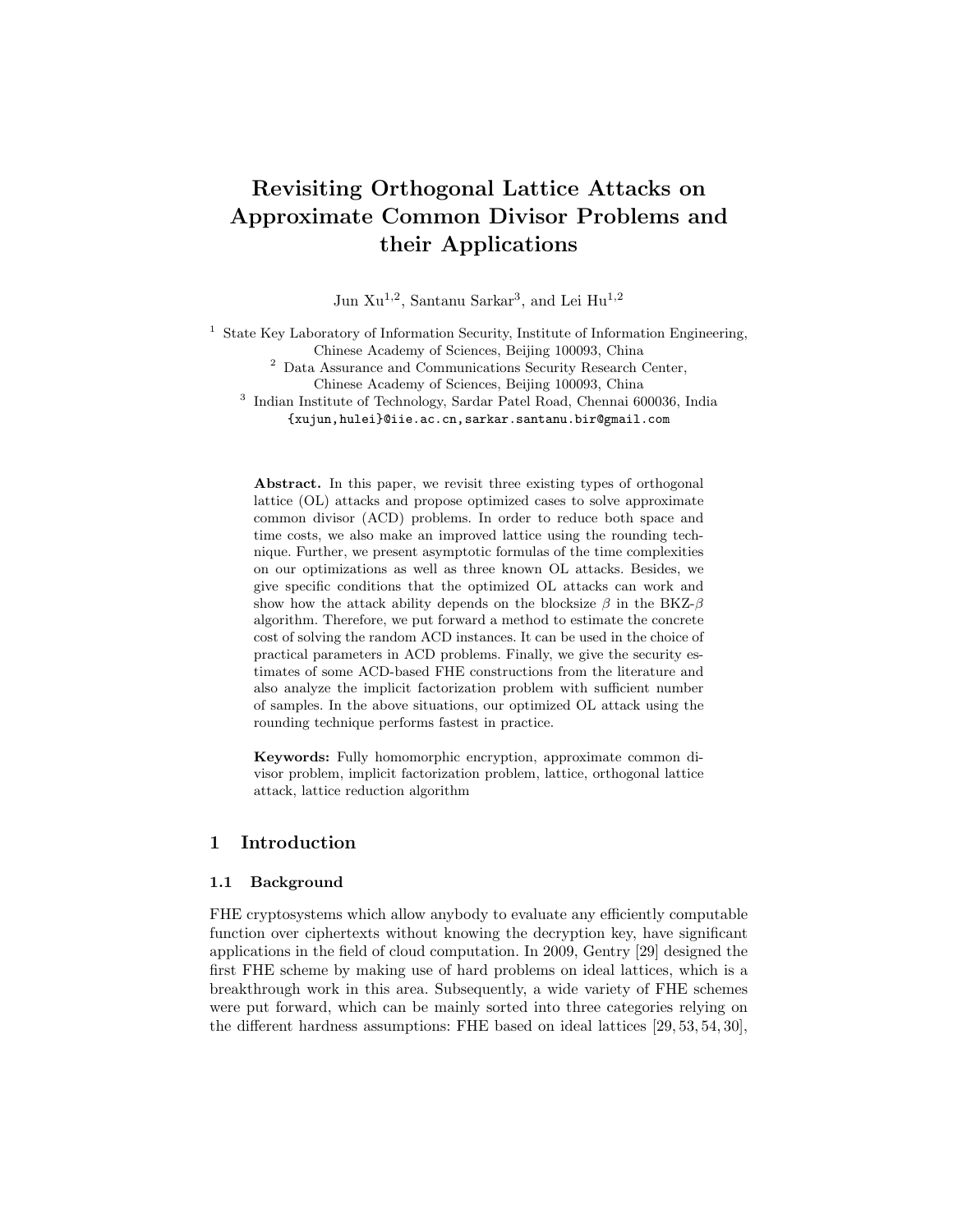FHE based on LWE (Learning with Errors) problems and its variants [11, 12, 31, 32, 9, 33, 10, 13, 4] and FHE based on ACD problems [56, 24, 25, 17, 23, 47, 18, 37, 7].

In 2001, Howgrave-Graham [35] first introduced the ACD problem, which contains two main versions: the general version (GACD problem) and partial version (PACD problem). For given nonnegative integers  $\gamma$ ,  $\eta$ ,  $\rho$  such that  $\gamma$  $\eta > \rho$ , a  $(\gamma, \eta, \rho)$ -GACD problem is defined as follows:

For a random *η-bit odd number p, given polynomially (in*  $\gamma$ *, η and ρ) many* samples from the set

$$
\{a_i = pq_i + r_i : q_i \in \mathbb{Z} \cap (0, 2^{\gamma}/p), r_i \in \mathbb{Z} \cap (-2^{\rho}, 2^{\rho})\},\
$$

output the approximate common divisor p.

The definition of a  $(\gamma, \eta, \rho)$ -PACD problem is almost the same as that of a  $(\gamma, \eta, \rho)$ -GACD problem, except the fact that an exact multiple (a  $\gamma$ -bit integer) of p is given. Apart from the GACD problem and PACD problem, the Chinese remainder theorem (CRT) version of ACD problems was also proposed to build FHE schemes [17, 23, 7] and multilinear maps [21, 22].

The computational intractability of ACD problems not only provides a sound support for constructing FHE schemes and other state-of-the-art designs but also can be used to discuss the security strength of some intractable problems. In IEEE-IT 2011, Sarkar and Maitra [49] transformed the implicit factorization problem [42] introduced by May and Ritzenhofen into the corresponding PACD problem. Moreover, a faster variant of the Guruswami-Sudan algorithm for list decoding of Reed-Solomon codes was given by Cohn and Heninger in [20] based on the idea of ACD. In EUROCRYPT 2015, Cheon and Stehlé [18] presented a reduction from LWE [48] to a quite natural decision variant of ACD. These works draw more attention towards ACD problem and show the importance of this problem.

Chronologically, the first alternative design of ACD based FHE scheme whose security is based on the hardness of ACD problems was proposed by van Dijk, Gentry, Halevi and Vaikuntanathan [56]. In this scheme,  $\rho$  is extremely small compared to  $\eta$ . Later, Cheon and Stehlé [18] constructed an ACD-based FHE scheme with three parameter sets, which asymptotically outperforms previously known proposals based on this problem. In these three parameter sets of  $(\gamma, \eta, \rho)$ -ACD problems,  $\rho$  is no longer extremely small compared to  $\eta$ .

#### 1.2 Motivation

There may be a gap between exploited parameters of ACD-based scheme and provable parameters. Hence, many researches are conducted to analyze the exploited parameters of ACD problem to explain the security of the scheme. According to the analysis of Galbraith, Gebregiyorgis and Murphy in [27], the orthogonal lattice (OL) attack, first proposed by Nguyen and Stern [43], is the efficient method to solve ACD problems compared to the other known approaches for practical analysis.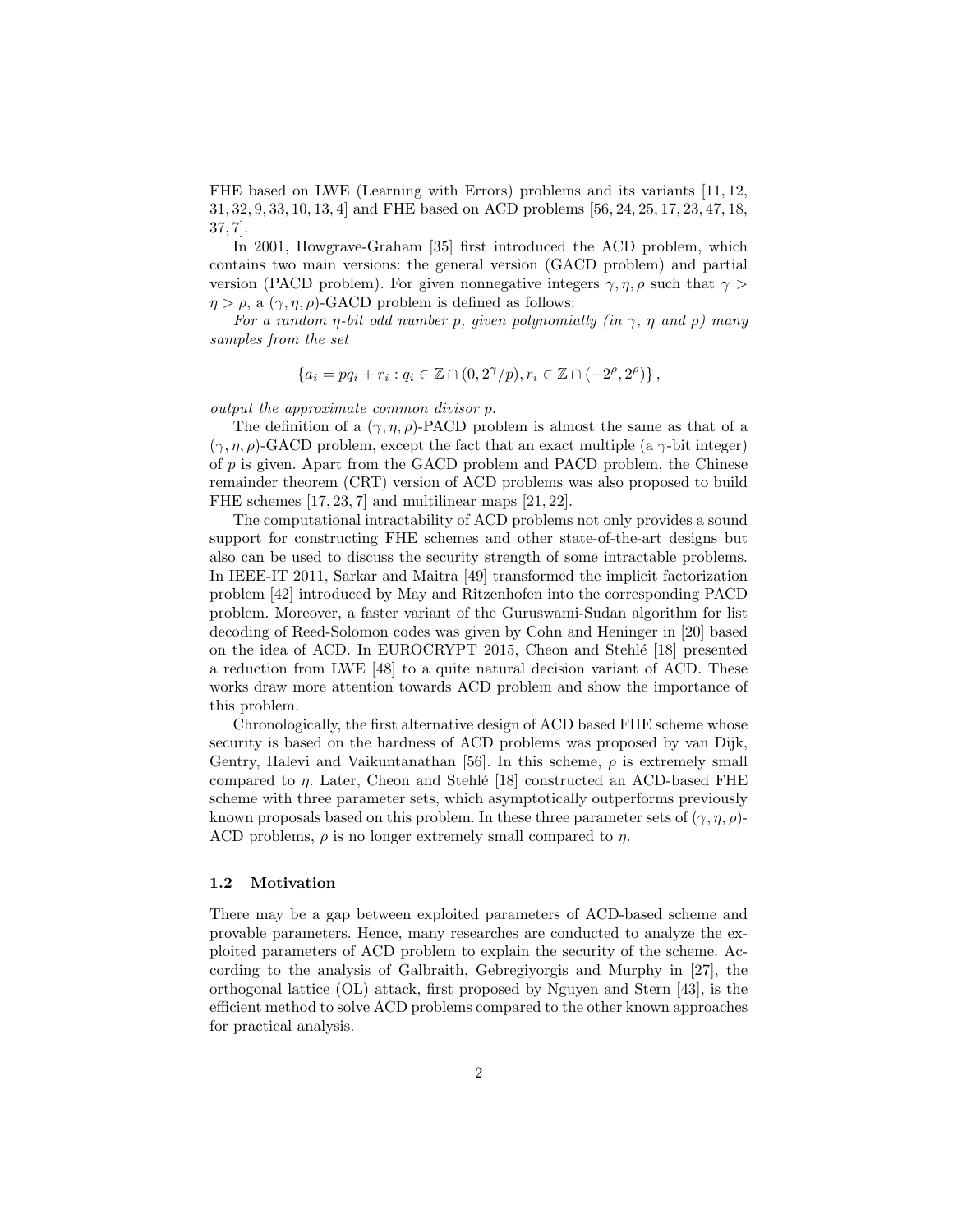OL attacks on ACD problems were first analyzed in [56] and later considered in [24, 36, 41, 18, 27]. For given n ACD samples  $a_i = pq_i + r_i$ , there are three types of OL attacks: the first one is to consider the lattice orthogonal to  $(a_1, \ldots, a_n)$  and  $(r_1, \ldots, r_n)$  [56]; the second one is to focus on the lattice orthogonal to  $(1, -\frac{r_1}{2^{\rho}}, \ldots, -\frac{r_n}{2^{\rho}})$  [56, 18, 27]; the third one involves the lattice orthogonal to  $(1, -r_1, \ldots, -r_n)$  [24, 36, 41]. In essence, these three OL attacks share the common point of finding vectors orthogonal to unknown vector  $(q_1, \ldots, q_n)$ (see Section 2.3).

In fact, the OL attack, commented by Galbraith et al. [27], is the second OL attack. However, previous works, including [27], do not present the comparison of three types of OL attacks. Therefore, one does not know which one among the three OL attacks is the best. Moreover, it is worthwhile to ask what is the optimized lattice for OL attack. Furthermore, one concerns the needed time complexity for solving  $(\gamma, \eta, \rho)$ -ACD problem by using OL attacks.

#### 1.3 Contribution

First, for given  $n (\gamma, \eta, \rho)$ -ACD samples  $a_1, \ldots, a_n$ , we discover new linearly independent vectors orthogonal to unknown vector  $(q_1, \ldots, q_n)$  and present the optimized strategies for OL attacks. We get that the second OL attack is almost close to its first optimization. Compared to the second OL attack and its first optimization, the second optimization, using the rounding technique (e.g. [8]), approximately reduces the maximum entries of the input basis matrix from  $\gamma$  to  $(\gamma - \rho)$  bits. Hence, the second optimization will perform faster in practice when  $(\gamma - \rho)$  is relatively small.

Second, we present asymptotic formulas of the time complexities on our optimized strategies as well as three known OL attacks. By comparison, we find out that all these OL attacks have the same asymptotic time complexities when  $\gamma \gg \rho$ ; the second OL attack and its optimizations are more advantageous than the first and third OL attacks when  $(\gamma - \rho)$  is relatively small.

Third, utilizing the optimized OL attacks, we depict the expression on the root-Hermite factor  $\delta_0$  (see the definition in Section 2.2), the number n of  $(\gamma, \eta, \rho)$ -ACD samples (i.e., the involved lattice dimension) and parameters  $\gamma, \eta, \rho$ . Further, we give an estimation method of the concrete cost to solve  $(\gamma, \eta, \rho)$ -ACD instances for optimized OL attacks.

Finally, we analyze ACD problems from the FHE schemes in [56, 47, 18, 37]. Let  $\lambda$  refer to the security parameter. According to our estimations based on using BKZ- $\beta$  and sieving to solve the SVP oracle, from the designer's point of view in order to achieve  $\Omega(\lambda)$ -bit security, the parameter choices in [56] are conservative for OL attacks; those in [47, 37] are optimistic for OL attacks. We present these results in Table 1. Moreover, we also point out that the  $(\gamma, \eta, \rho)$ -GACD problem with small  $(\gamma - \rho)$  proposed as an open problem in [18] can be easily acquired the partial information of the approximate common divisor  $p$  by using the second OL attack as well as our OL attacks. Besides, we revisit the implicit factorization problem. In the above situations, the optimized OL attack utilizing the rounding technique is much faster in practice.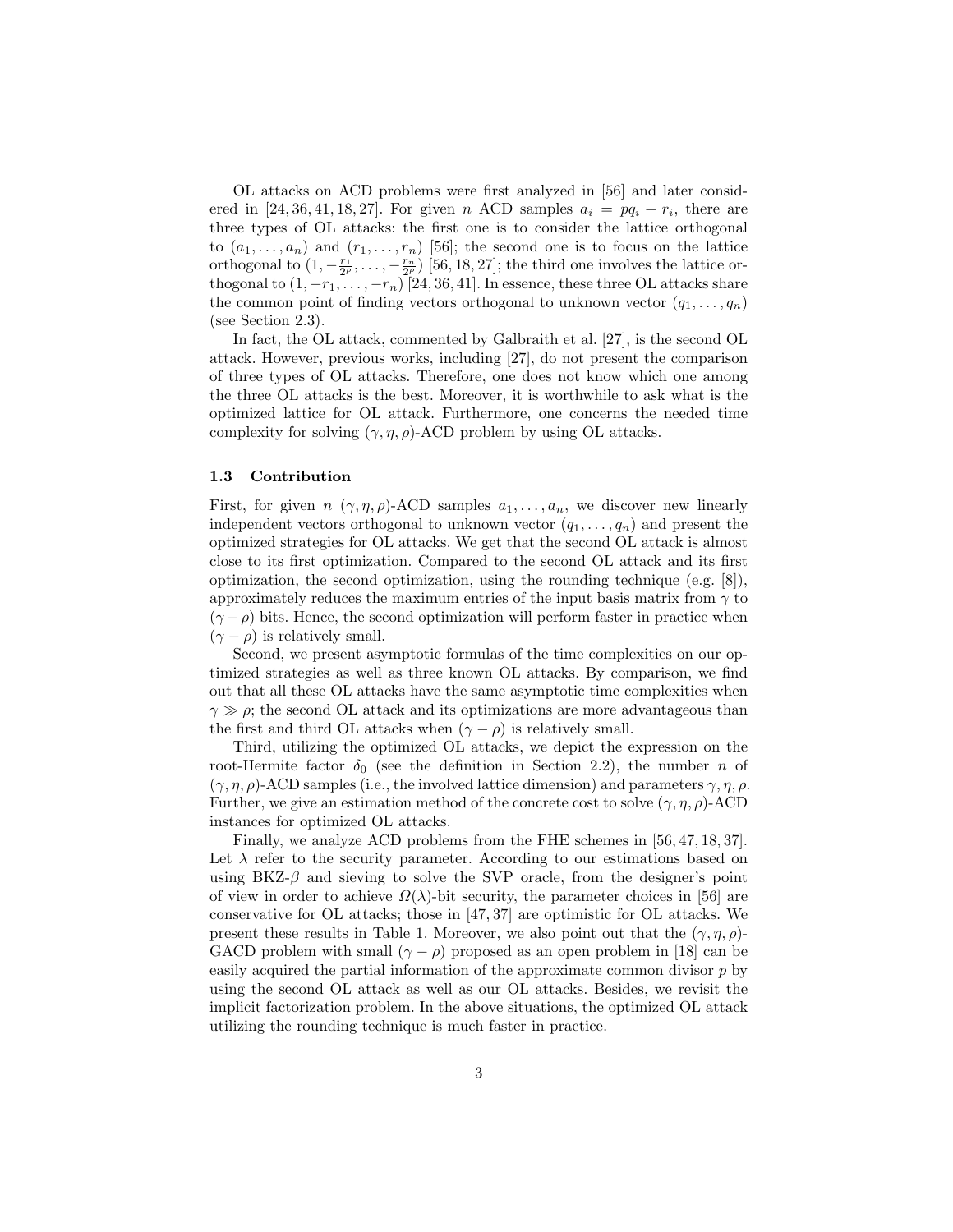**Table 1.** The logarithm of asymptotic time complexities to solve  $(\gamma, \eta, \rho)$ -ACD problems by using OL attacks in Section 3, where  $\lim_{\lambda\to\infty} \left( \frac{\log^2 \lambda}{\log \log \lambda} / \lambda \right) = 0$ 

| $\left \Omega(\lambda)\right $ | logʻ<br>$\log \log \lambda$ | $\log \log \lambda$ |
|--------------------------------|-----------------------------|---------------------|

#### 1.4 Organization

In Section 2, we recall some terminologies, preliminary knowledge and known OL attacks. In Section 3, we present optimized OL attacks for solving ACD problems and give the corresponding analyses. We present the attack complexity and give comparisons with previous works in Section 4. We respectively give the cryptanalysis of ACD-based FHE schemes and the implicit factorization problem by using the existing lattice attacks and our methods in Sections 5 and 6. Section 7 concludes the paper.

# 2 Preliminaries

We write vectors in bold lower-case letters, e.g. **a**, and matrices in bold uppercase letters, e.g. A. We write  $\langle \cdot, \cdot \rangle$  for the inner product and  $\|\cdot\|$  for the  $l_2$ Euclidean length as usual. We denote the transpose of matrix  $\mathbf{A}$  as  $\mathbf{A}^T$ , and the logarithm to base 2 as log. We write  $|r|$  for the largest integer not more than real number r.

#### 2.1 Lattices

A rank-n lattice  $\mathcal L$  in the m-dimensional space is spanned by n linearly independent row vectors  $\mathbf{b}_1, \ldots, \mathbf{b}_n$  in  $\mathbb{R}^m$ ,

$$
\mathcal{L} = \bigg\{\sum_{i=1}^n k_i \mathbf{b}_i \mid k_i \in \mathbb{Z}\bigg\},\
$$

where  ${\bf \{b_1,\ldots,b_n\}}$  is a basis for  $\mathcal{L}$  and  ${\bf B} = [{\bf b}_1^T,\ldots,{\bf b}_n^T]^T$  is the corresponding basis matrix. The rank or dimension and determinant of  $\mathcal L$  are respectively denoted as dim  $\mathcal{L} = n$  and det  $\mathcal{L} = \sqrt{\det(\mathbf{B}\mathbf{B}^T)}$ . If **B** is a square matrix, then  $\det \mathcal{L} = |\det(\mathbf{B})|.$ 

Definition 1 (Gram Schmidt Orthogonalization). Given a sequence of n linearly independent vectors  $\mathbf{b}_1, \ldots, \mathbf{b}_n$ , the Gram Schmidt orthogonalization is the sequence of vectors  $\widetilde{\mathbf{b}}_1, \ldots, \widetilde{\mathbf{b}}_n$  defined by

$$
\widetilde{\mathbf{b}}_i = \mathbf{b}_i - \sum_{j=1}^{i-1} \mu_{i,j} \widetilde{\mathbf{b}}_j
$$

where  $\mu_{i,j} = \langle \mathbf{b}_i, \mathbf{b}_j \rangle / \langle \mathbf{b}_j, \mathbf{b}_j \rangle$ .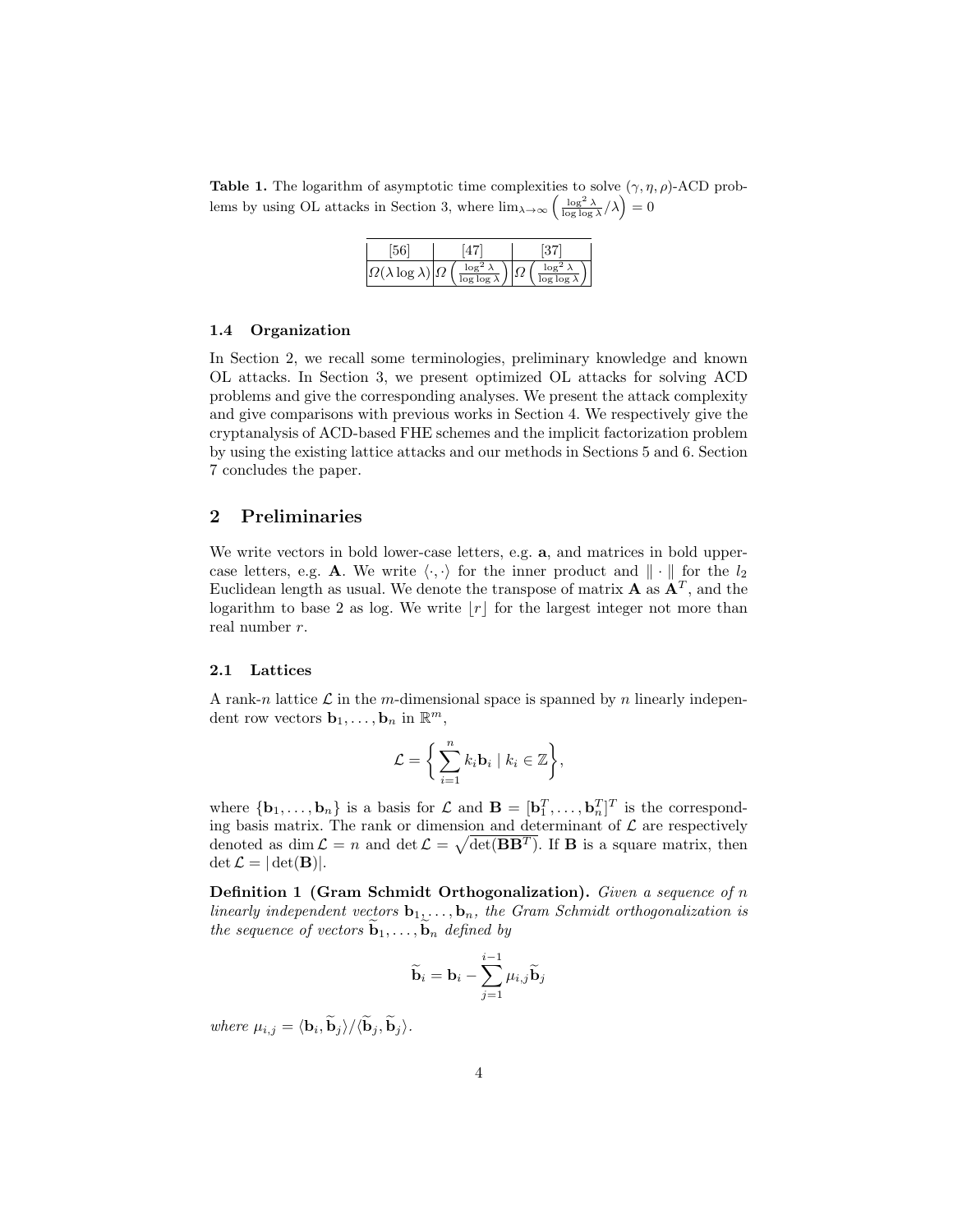For a given basis matrix  $\bf{B}$  of  $\mathcal L$  and the corresponding Gram Schmidt vectors  $\widetilde{\mathbf{b}}_i$  for  $i = 1, \ldots, n$ , we have  $\det \mathcal{L} = \prod_{i=1}^n ||\widetilde{\mathbf{b}}_i||$ .

**Definition 2.** Let **B** be a basis and  $\widetilde{\mathbf{b}}_i$  be its Gram Schmidt vectors and  $\mu_{i,j} =$  $\langle \mathbf{b}_i, \widetilde{\mathbf{b}}_j \rangle / \langle \widetilde{\mathbf{b}}_j, \widetilde{\mathbf{b}}_j \rangle$ , then the basis **B** is size-reduced if  $|\mu_{i,j}| \leq \frac{1}{2}$  for  $1 \leq j < i \leq n$ .

#### 2.2 Lattice Reduction

Lattice reduction algorithm is to output a reduced basis consisting of relatively short and nearly orthogonal vectors, which has plenty of cryptographic applications [44]. After the publication of celebrated LLL algorithm [40], a number of lattice reduction algorithms emerged, for example [51, 52, 28, 15, 46, 5]. In practice, the Block-Korkine-Zolotarev (BKZ) algorithm proposed by Schnorr and Euchner [51] has a good performance. In the BKZ algorithm, the running time and output quality depend on an input parameter–blocksize  $\beta$ . Hence, such an algorithm is called BKZ- $\beta$ . With the increase of  $\beta$ , the output basis becomes much reduced but the cost significantly increases. The  $BKZ-\beta$  proceeds by reducing a lattice basis using an SVP oracle in a smaller dimension  $\beta$ . Based on [34], the number of calls to the SVP oracle remains polynomial.

Gama and Nguyen [28] identified the Hermite factor of the reduced basis as the dominant parameter in the runtime of the lattice reduction and the quality of the reduced basis. For an *n*-dimensional lattice  $\mathcal{L}$ , the Hermite factor

$$
\delta_0^n = \frac{\|\mathbf{b}_1\|}{(\det \mathcal{L})^{\frac{1}{n}}},
$$

where  $\mathbf{b}_1$  is the first reduced basis vector of  $\mathcal L$  and  $\delta_0$  is called as the root-Hermite factor. Chen [57] gave an expression between the root-Hermite factor  $\delta_0$  and the block size  $\beta$ :

$$
\delta_0 = \left(\frac{\beta}{2\pi e} (\pi e)^{\frac{1}{\beta}}\right)^{\frac{1}{2(\beta-1)}}
$$

.

Further, we generally assume that the Geometric Series Assumption (GSA) holds for LLL and  $BKZ-\beta$  algorithms.

Definition 3 (Geometric Series Assumption [50]). The Euclidean lengths of the Gram Schmidt vectors after lattice reduction satisfy

$$
\|\widetilde{\mathbf{b}}_i\| = \|\mathbf{b}_1\| \cdot \theta^{i-1} \text{ for } 0 < \theta < 1 \text{ and } i = 1, \dots, n.
$$

According to Geometric Series Assumption,  $\|\mathbf{b}_1\| = \delta_0^n \cdot (\det \mathcal{L})^{\frac{1}{n}}$  and  $\det \mathcal{L} =$  $\prod_{i=1}^n \|\widetilde{\mathbf{b}}_i\|$ , it is easy to deduce  $\delta_0 = \theta^{-(n-1)/2n} > 1$ .

#### 2.3 Overview of Known OL Attacks

In this subsection, we recall the existing OL attacks, where  $a_1, \ldots, a_n$  are  $(\gamma, \eta, \rho)$ -ACD samples.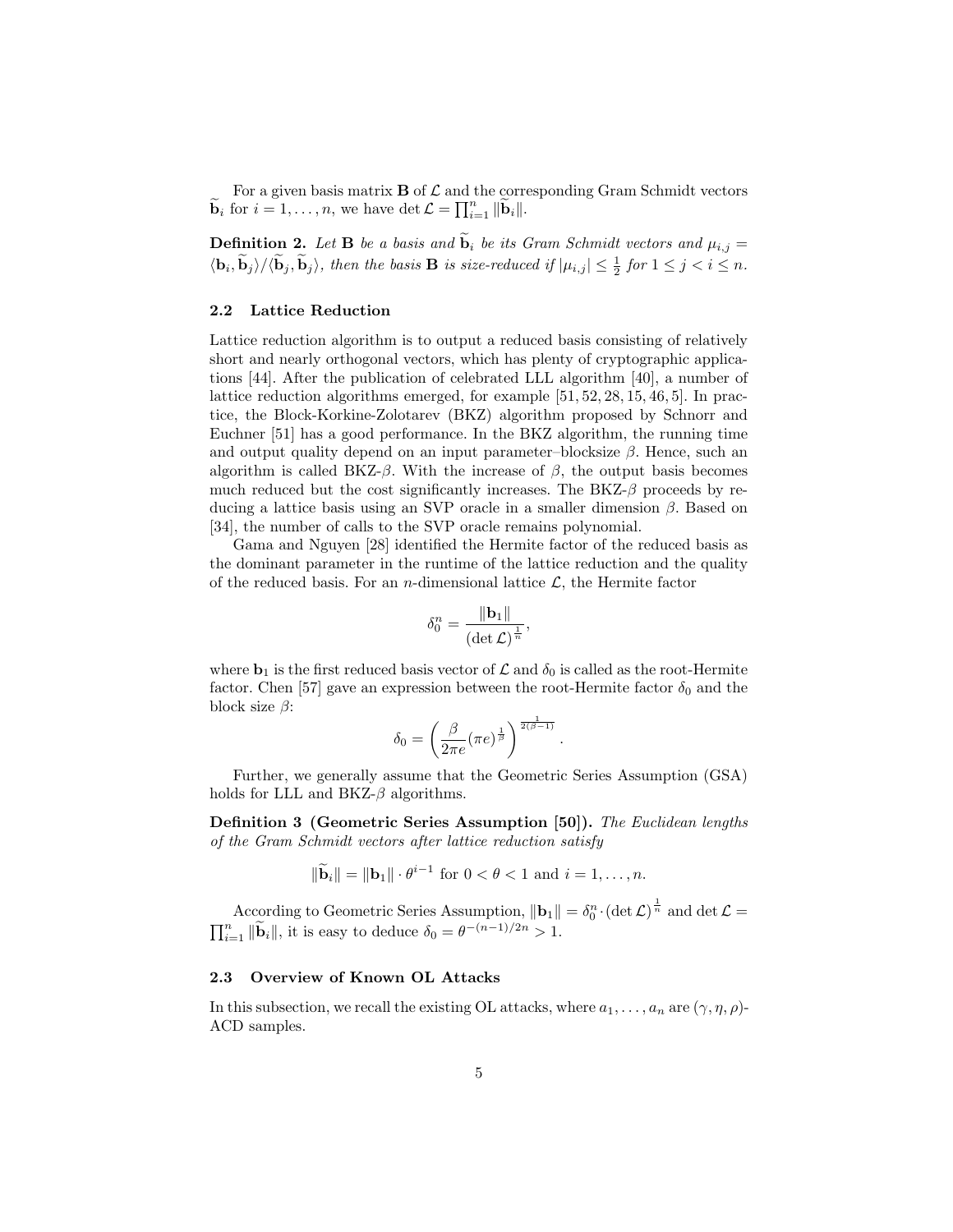The First OL Attack on ACD problems was proposed by van Dijk, Gentry, Halevi and Vaikuntanathan [56]. The involved lattice  $\mathcal{L}_1(\alpha)$ , first proposed by Nguyen and Stern [43], is spanned by the row vectors of the following  $n \times (n+1)$ matrix

$$
\begin{pmatrix} \alpha a_1 & 1 \\ \alpha a_2 & 1 \\ \vdots & \ddots & \vdots \\ \alpha a_n & & 1 \end{pmatrix}
$$

where  $\alpha \in \mathbb{Z}$ . Let  $(\alpha \sum_{i=1}^n u_i a_i, u_1, \ldots, u_n)$  be a reduced basis vector. From the detailed analysis of [43, Theorem 4], we have  $\sum_{i=1}^{n} u_i a_i = 0$  when  $\alpha$  is sufficiently large. Since  $a_i = pq_i + r_i$ , we have  $\sum_{i=1}^n u_i r_i = 0 \mod p$ . Further, one can obtain  $\sum_{i=1}^n u_i r_i = 0$  if vector  $(u_1, \ldots, u_n)$  is short enough. It implies that  $(u_1, \ldots, u_n)$  is orthogonal to  $(a_1, \ldots, a_n)$  and  $(r_1, \ldots, r_n)$ . Therefore,  $(u_1, \ldots, u_n)$ is also orthogonal to  $(q_1, \ldots, q_n)$ .

The Second OL Attack on ACD problems also was given by van Dijk, Gentry, Halevi and Vaikuntanathan [56] and subsequently revisited in [18, 27]. The involved lattice is spanned by the row vectors of the following  $n \times (n+1)$  matrix

$$
\begin{pmatrix} a_1 \ 2^{\rho} \\ a_2 \ \ 2^{\rho} \\ \vdots \\ a_n \end{pmatrix}
$$

.

Their core idea is to search the vector  $(\sum_{i=1}^n u_i a_i, u_1 2^{\rho}, \ldots, u_n 2^{\rho})$  orthogonal to  $(1, -\frac{r_1}{2^{\rho}}, \ldots, -\frac{r_n}{2^{\rho}})$ . Once it is found out, there is  $\sum_{i=1}^{n} u_i a_i = \sum_{i=1}^{n} u_i r_i$ , which leads to  $\sum_{i=1}^{n} u_i q_i = 0$  since  $a_i = pq_i + r_i$ , i.e.  $(u_1, \ldots, u_n)$  is orthogonal to  $(q_1,\ldots,q_n).$ 

The Third OL Attack on ACD problems was presented in [24, 36, 41]. Essentially, the corresponding lattice is generated by the row vectors of the  $n \times n$ matrix

$$
\begin{pmatrix} 1 & a_1 \\ \ddots & \vdots \\ & 1 \ a_{n-1} \\ & & a_n \end{pmatrix}.
$$

The strategy is to find the vector  $(u_1, \ldots, u_{n-1}, \sum_{i=1}^n u_i a_i)$ , which is orthogonal to  $(-r_1, \ldots, -r_n, 1)$ . That is,  $\sum_{i=1}^n u_i a_i = \sum_{i=1}^{n-1} u_i r_i$  $\sum$ 1 to  $(-r_1, \ldots, -r_n, 1)$ . That is,  $\sum_{i=1}^n u_i a_i = \sum_{i=1}^n u_i r_i$ , which implies that  $\sum_{i=1}^n u_i q_i = 0$ , i.e.  $(u_1, \ldots, u_n)$  is orthogonal to  $(q_1, \ldots, q_n)$ .

Hence, it is easy to see that the common point of existing OL attacks for solving ACD problems is to find out vectors orthogonal to  $(q_1, \ldots, q_n)$ .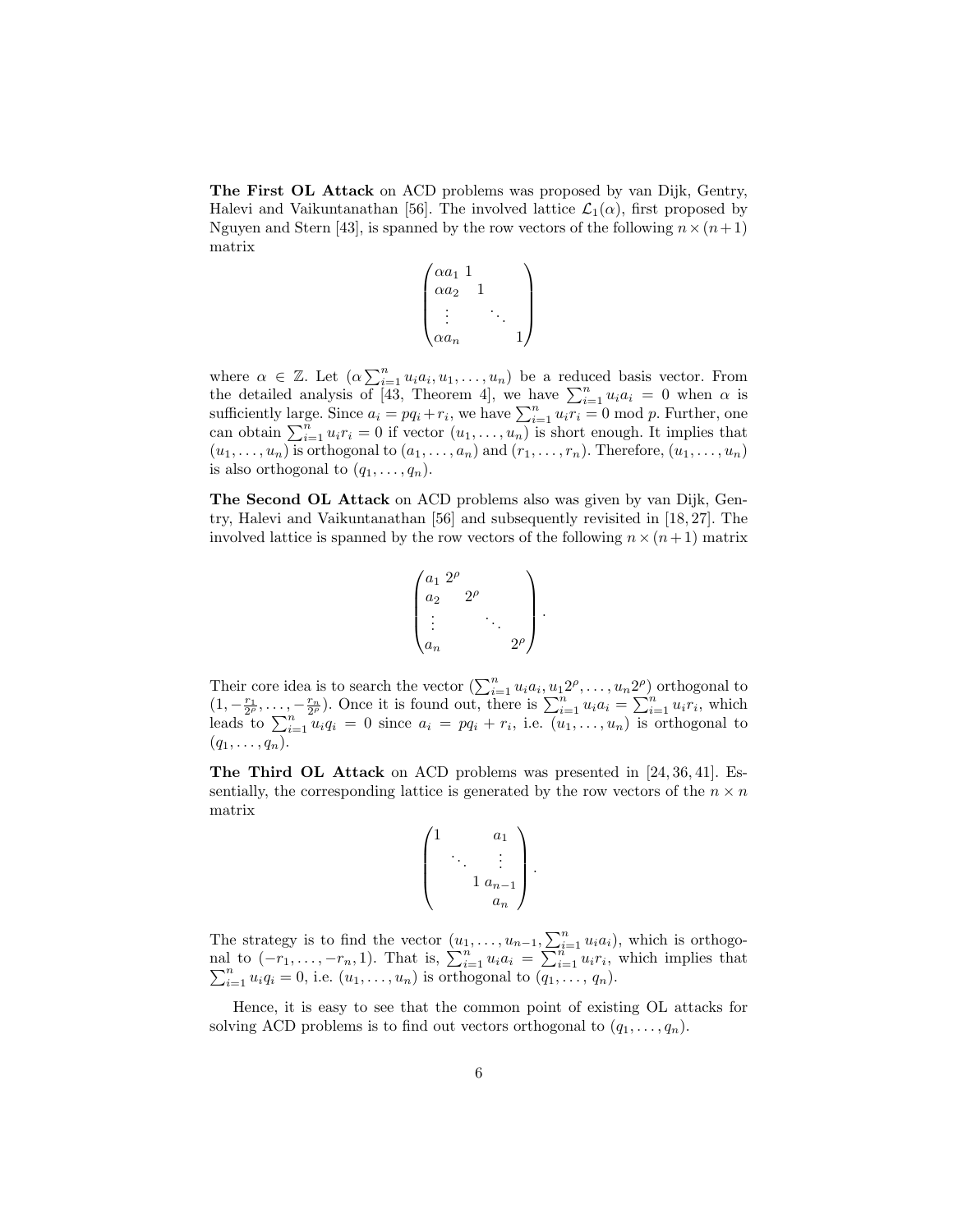# 3 Optimization of OL Attacks

In this section, we first present an upper bound of the reduced vector lengths and then put forward the optimizations of OL attacks.

For  $(\gamma, \eta, \rho)$ -ACD problem with *n* given samples  $a_i(i = 1, \dots, n)$ , there are *n* equations  $a_i = p * q_i + r_i$  where  $p, q_i, r_i$  are unknown. Our goal is to recover common divisor p. Our approach is as follows.

- First, we design a lattice to find vectors orthogonal to unknown vector  $(q_1, \cdots, q_n).$
- Once sufficiently many such vectors are found, we can recover  $(q_1, \dots, q_n)$ by soving the corresponding linear equations.
- Then, we obtain  $r_i$  if  $\eta > \rho$  as  $r_i = a_i \mod q_i$ .
- Finally, we get p by computing  $gcd(a_1 r_1, \dots, a_n r_n)$ .

#### 3.1 Upper Bound of Lengths of Reduced Basis Vectors

Let  $\mathbf{b}_i$  be the *i*-th BKZ- $\beta$  reduced basis vector of an *n*-dimensional lattice  $\mathcal{L}$  and  $\mathbf{b}_i$  be the corresponding Gram Schmidt vector. According to Definitions 1 and 2, we get that the reduced basis vectors  $\mathbf{b}_i$  satisfy

$$
\|\mathbf{b}_{i}\|^{2} = \|\widetilde{\mathbf{b}}_{i}\|^{2} + \sum_{j=1}^{i-1} \mu_{i,j}^{2} \|\widetilde{\mathbf{b}}_{j}\|^{2} \le \|\widetilde{\mathbf{b}}_{i}\|^{2} + \frac{1}{4} \sum_{j=1}^{i-1} \|\widetilde{\mathbf{b}}_{j}\|^{2}.
$$

From Definition 3 (Geometric Series Assumption), we have

$$
\|\mathbf{b}_{i}\|^{2} \leq \left(\theta^{2i-2} + \frac{1}{4}\sum_{j=1}^{i-1} \theta^{2j-2}\right) \cdot \|\mathbf{b}_{1}\|^{2} \leq \frac{i+3}{4} \cdot \|\mathbf{b}_{1}\|^{2}.
$$

Then, based on the Hermite factor  $\|\mathbf{b}_1\| = \delta_0^n (\det \mathcal{L})^{\frac{1}{n}}$ , we obtain

$$
\|\mathbf{b}_i\| \le \frac{\sqrt{i+3}}{2} \cdot \delta_0^n (\det \mathcal{L})^{\frac{1}{n}}.
$$
 (1)

For the case of LLL, we can also get the above inequality. The similar inequality on the LLL reduced basis has been assumed in [27].

#### 3.2 Finding Vectors Orthogonal to  $(q_1, \ldots, q_n)$

For *n* samples of a  $(\gamma, \eta, \rho)$ -ACD problem,  $a_1, \ldots, a_n$ , we define a lattice  $\mathcal{L}_2(\alpha)$ parameterized by  $\alpha$ , which is spanned by the row vectors of the following  $n \times$  $(n+1)$  matrix

$$
\mathbf{M}(\alpha) := \begin{pmatrix} a_1 & \alpha & & \\ a_2 & \alpha & & \\ \vdots & & \ddots & \\ a_n & & & \alpha \end{pmatrix}
$$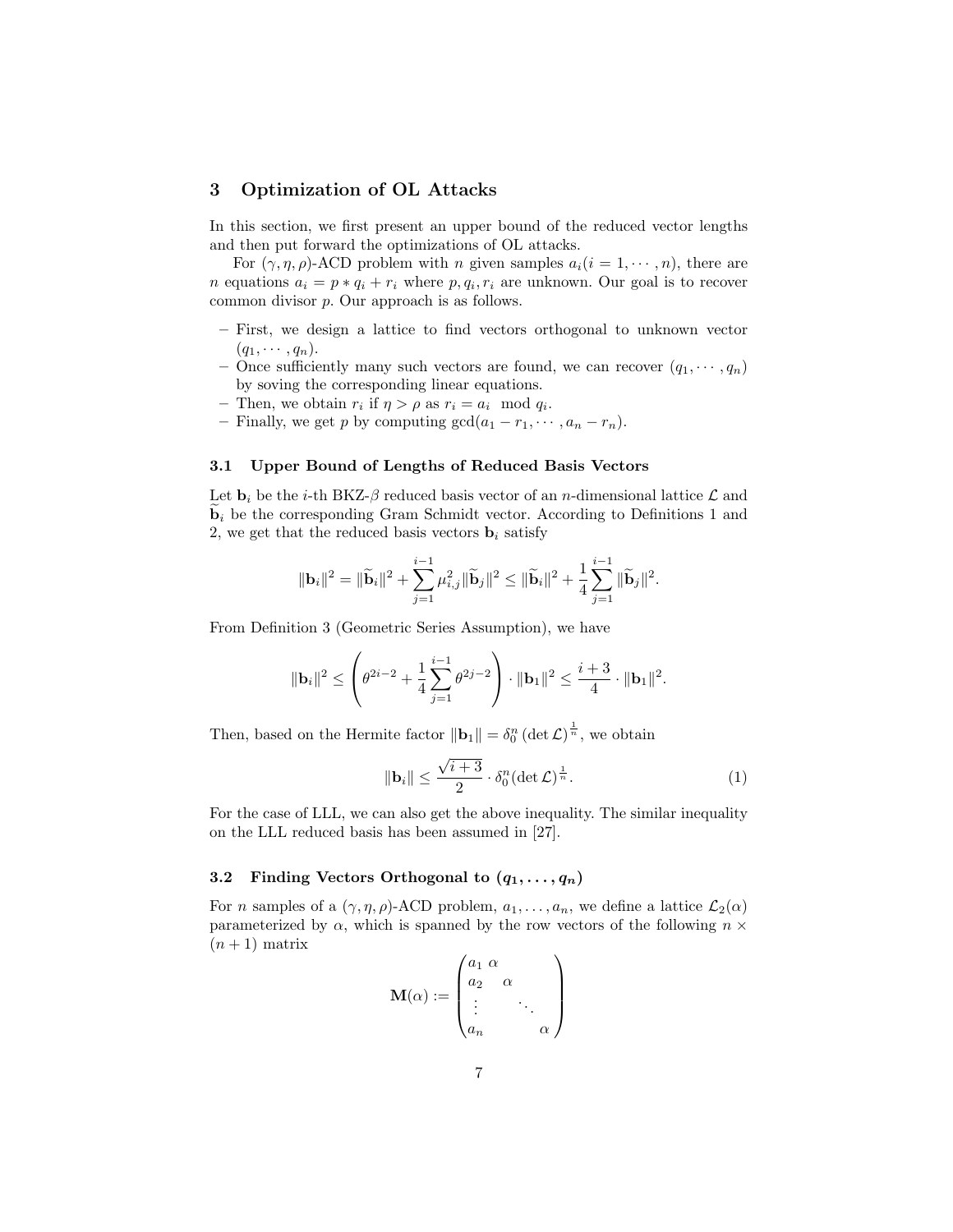where  $0 < \alpha < 2^{\gamma}$  and  $a_1, \ldots, a_n$  are  $\gamma$ -bit integers. It is easy to see that  $L_2(\alpha)$  is a generalization of the involved lattice in the second OL attack, which corresponds to the case of  $\alpha = 2^{\rho}$ . We first give the following core lemma.

**Lemma 1.** Given a vector  $\mathbf{v} = (\sum_{i=1}^n u_i a_i, \alpha u_1, \dots, \alpha u_n)$  in  $\mathcal{L}_2(\alpha)$ , we have

$$
|\sum_{i=1}^n u_i q_i| \le \frac{\alpha + \sqrt{n}2^{\rho}}{\alpha} \cdot \frac{\|\mathbf{v}\|}{2^{\eta-1}}.
$$

*Proof.* According to  $a_i = pq_i + r_i$  for  $i = 1, ..., n$ , we have  $p \sum_{i=1}^{n} \sum_{i=1}^{n} u_i a_i - \sum_{i=1}^{n} u_i r_i$ . Let  $\mathbf{u} = (u_1, ..., u_n)$  and  $\mathbf{r} = (r_1, ..., r_n)$ . Fr *oof.* According to  $a_i = pq_i + r_i$  for  $i = 1, ..., n$ , we have  $p \sum_{i=1}^{n} u_i q_i =$ <br> $\sum_{i=1}^{n} u_i a_i - \sum_{i=1}^{n} u_i r_i$ . Let  $\mathbf{u} = (u_1, ..., u_n)$  and  $\mathbf{r} = (r_1, ..., r_n)$ . From the triangle inequality and the Cauchy-Schwartz inequality, we get

$$
p \cdot |\sum_{i=1}^n u_i q_i| \leq |\sum_{i=1}^n u_i a_i| + ||\mathbf{r}|| \cdot ||\mathbf{u}||.
$$

Since p is an  $\eta$ -bit integer and  $|r_i| < 2^{\rho}$  for all  $1 \le i \le n$ , we have  $p \ge 2^{\eta-1}$  and  $\|\mathbf{r}\| < \sqrt{n} 2^{\rho}$ . Further, we get

$$
2^{\eta-1} \cdot |\sum_{i=1}^{n} u_i q_i| \leq |\sum_{i=1}^{n} u_i a_i| + \sqrt{n} 2^{\rho} ||\mathbf{u}||. \tag{2}
$$

Note that  $\mathbf{v} = (\sum_{i=1}^n u_i a_i, \alpha u_1, \dots, \alpha u_n)$  and  $\alpha > 0$ , thus, there are  $|\sum_{i=1}^n u_i a_i| \leq$  $\|\mathbf{v}\|$  and  $\|\mathbf{u}\| \leq \|\mathbf{v}\|/\alpha$ . Plugging these two upper bounds into (2), we have

$$
|\sum_{i=1}^n u_i q_i| \le \frac{\alpha + \sqrt{n}2^{\rho}}{\alpha} \cdot \frac{\|\mathbf{v}\|}{2^{\eta-1}}.
$$

Next, we consider the case that the above  $\bf{v}$  is the reduced basis vector of  $\mathcal{L}_2(\alpha)$ . Based on Lemma 1, we obtain the following result.

**Corollary 1.** Let  $\left(\sum_{j=1}^n u_{ij}a_j, \alpha u_{i1}, \ldots, \alpha u_{in}\right)$  be the *i*-th reduced basis vector of  $\mathcal{L}_2(\alpha)$  for  $i = 1, \ldots, n$ . Under the GSA, we have

$$
|u_{i1}q_1 + \dots + u_{in}q_n| < \sqrt{i+3} \cdot \frac{\alpha + \sqrt{n}2^{\rho}}{\alpha^{\frac{1}{n}}} (n+1)^{\frac{1}{2n}} \delta_0^n 2^{\frac{\gamma}{n}-\eta}.
$$
 (3)

Further, by taking  $\alpha = \frac{\sqrt{n}}{n-1}$  $\frac{\sqrt{n}}{n-1}2^{\rho}$ , we get an asymptotic and optimized bound

$$
|u_{i1}q_1 + \dots + u_{in}q_n| \le \sqrt{(i+3)n} \cdot \delta_0^n 2^{\frac{\gamma-\rho}{n} - (\eta-\rho)}.
$$
 (4)

Proof. Under the GSA, we get (1), i.e.

$$
||(u_{i1}a_1 + \cdots + u_{in}a_n, \alpha u_{i1}, \ldots, \alpha u_{in})|| \leq \frac{\sqrt{i+3}}{2} \cdot \delta_0^n (\det \mathcal{L}_2(\alpha))^{\frac{1}{n}}
$$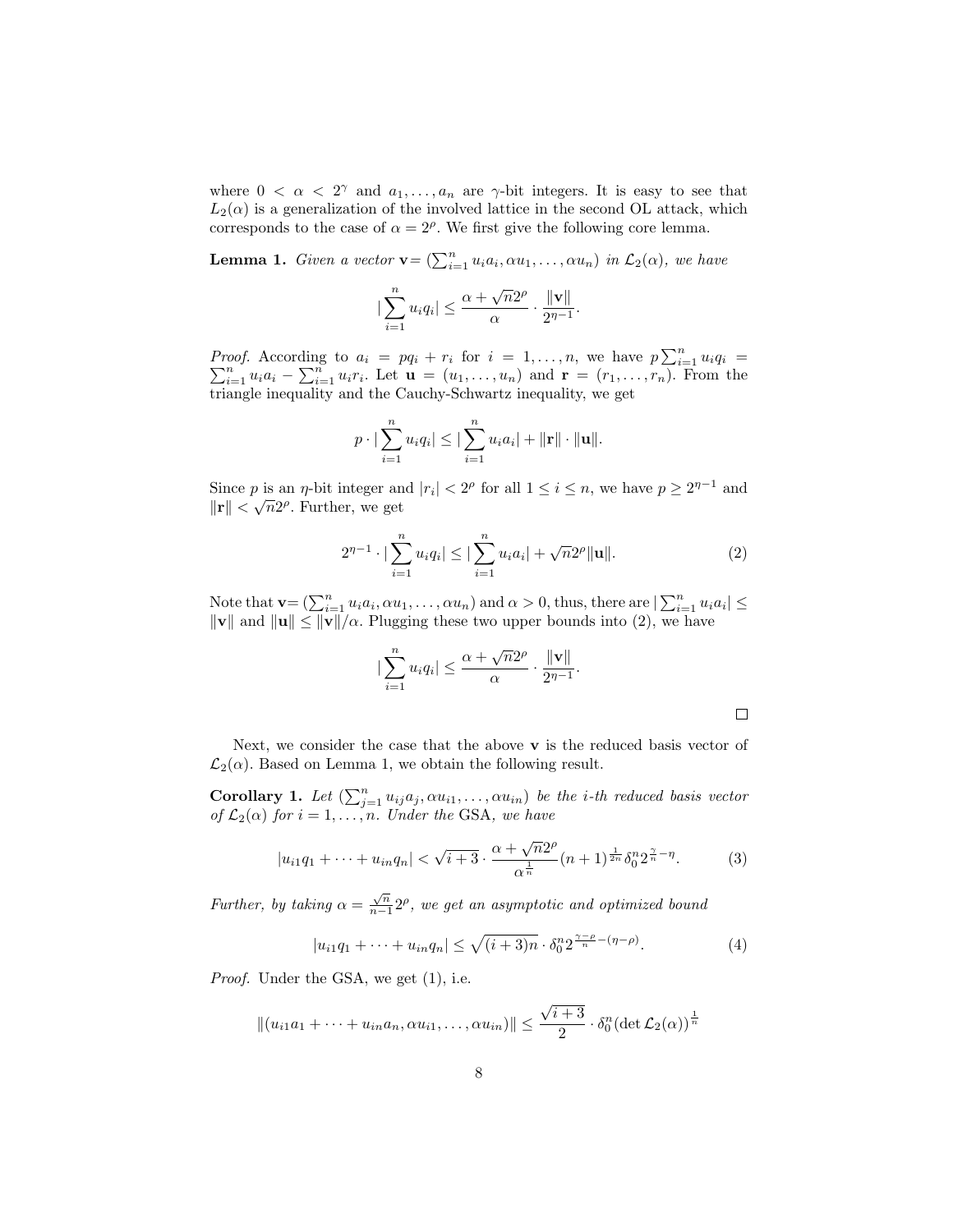where  $n = \dim \mathcal{L}_2(\alpha)$ . Note that the determinant of  $\mathcal{L}_2(\alpha)$  can be computed as det  $\mathcal{L}_2(\alpha) = \alpha^{n-1} \sqrt{\alpha^2 + a_1^2 + \cdots + a_n^2}$ . Since  $0 < \alpha < 2^{\gamma}$  and  $0 < a_i < 2^{\gamma}$  for  $i = 1, \ldots, n$ , we have  $\det \mathcal{L}_2(\alpha) < \sqrt{n+1} \alpha^{n-1} 2^{\gamma}$ . It implies that

$$
||(u_{i1}a_1+\cdots+u_{in}a_n,\alpha u_{i1},\ldots,\alpha u_{in})|| < \frac{\sqrt{i+3}}{2}\cdot (n+1)^{\frac{1}{2n}}\delta_0^n 2^{\frac{\gamma}{n}}\alpha^{\frac{n-1}{n}}.
$$

From Lemma 1, we obtain the bound (3) directly, i.e.

$$
|u_{i1}q_1 + \dots + u_{in}q_n| < \sqrt{i+3} \cdot \frac{\alpha + \sqrt{n}2^{\rho}}{\alpha^{\frac{1}{n}}} (n+1)^{\frac{1}{2n}} \delta_0^n 2^{\frac{\gamma}{n}-\eta}.
$$

Next, we minimize the upper bound of  $|u_{i1}q_1 + \cdots + u_{in}q_n|$ . Let  $f(\alpha) =$  $\alpha+\sqrt{n}2^{\rho}$  $\frac{1}{\alpha^{\frac{1}{n}}}$ . As  $f(\alpha)$  decreases, the upper bound becomes much tighter for fixed  $\gamma, \eta, \rho$  and n. Since the derivative of  $f(\alpha)$  has the following property:

$$
\begin{cases}\nf'(\alpha) < 0 \text{ when } 0 \leq \alpha < \alpha_0, \\
f'(\alpha) = 0 \text{ when } \alpha = \alpha_0, \\
f'(\alpha) > 0 \text{ when } \alpha > \alpha_0,\n\end{cases}
$$

where  $\alpha_0 = \frac{\sqrt{n}}{n-1}$  $\frac{\sqrt{n}}{n-1}2^{\rho}$ , we have  $\min_{\alpha>0} f(\alpha) = f(\alpha_0) = n\left(\frac{\sqrt{n}}{n-1}\right)$  $\frac{\sqrt{n}}{n-1}$   $\left\{\frac{n-1}{n} \cdot 2^{\frac{n-1}{n}}\right\}$ . Plugging  $f(\alpha_0)$  into (3), we get

$$
|u_{i1}q_1 + \cdots + u_{in}q_n| < \sqrt{i+3} \cdot g(n)\delta_0^n 2^{\frac{\gamma-\rho}{n}-\eta+\rho},
$$

where  $g(n) = n \left( \frac{\sqrt{n}}{n-1} \right)$  $\frac{\sqrt{n}}{n-1}$   $\frac{n-1}{n}$   $(n+1)^{\frac{1}{2n}}$ . Note that  $g(n) > \sqrt{n}$  for any fixed  $n \geq 2$ and  $\lim_{n\to+\infty} g(n)/\sqrt{n} = 1$ , the detailed analysis of which is left in Appendix √ A. Then we obtain an asymptotic and optimized bound (4), namely,

$$
|u_{i1}q_1 + \cdots + u_{in}q_n| \leq \sqrt{(i+3)n} \cdot \delta_0^n 2^{\frac{\gamma-\rho}{n}-\eta+\rho}.
$$

 $\Box$ 

Since  $\mathbf{M}(\alpha)$  is a basis matrix of lattice  $\mathcal{L}_2(\alpha)$  and the lattice vector

$$
(\sum_{j=1}^n u_{ij}a_j, \alpha u_{i1}, \dots, \alpha u_{in}) = u_{i1}\mathbf{m}_1 + \dots + u_{in}\mathbf{m}_n,
$$

where  $m_j$  is the j-th row vector of  $M(\alpha)$  for  $1 \leq j \leq n$ , we deduce that all  $u_{i1}, \ldots, u_{in}$  are integers. Further,  $u_{i1}q_1 + \cdots + u_{in}q_n \in \mathbb{Z}$ . In order to make  $u_{i1}q_1 + \cdots + u_{in}q_n = 0$ , we expect that  $\sqrt{(i+3)n} \cdot \delta_0^n 2^{\frac{\gamma-\rho}{n}-\eta+\rho} < 1$  based on (4). Finally, we summarize as follows.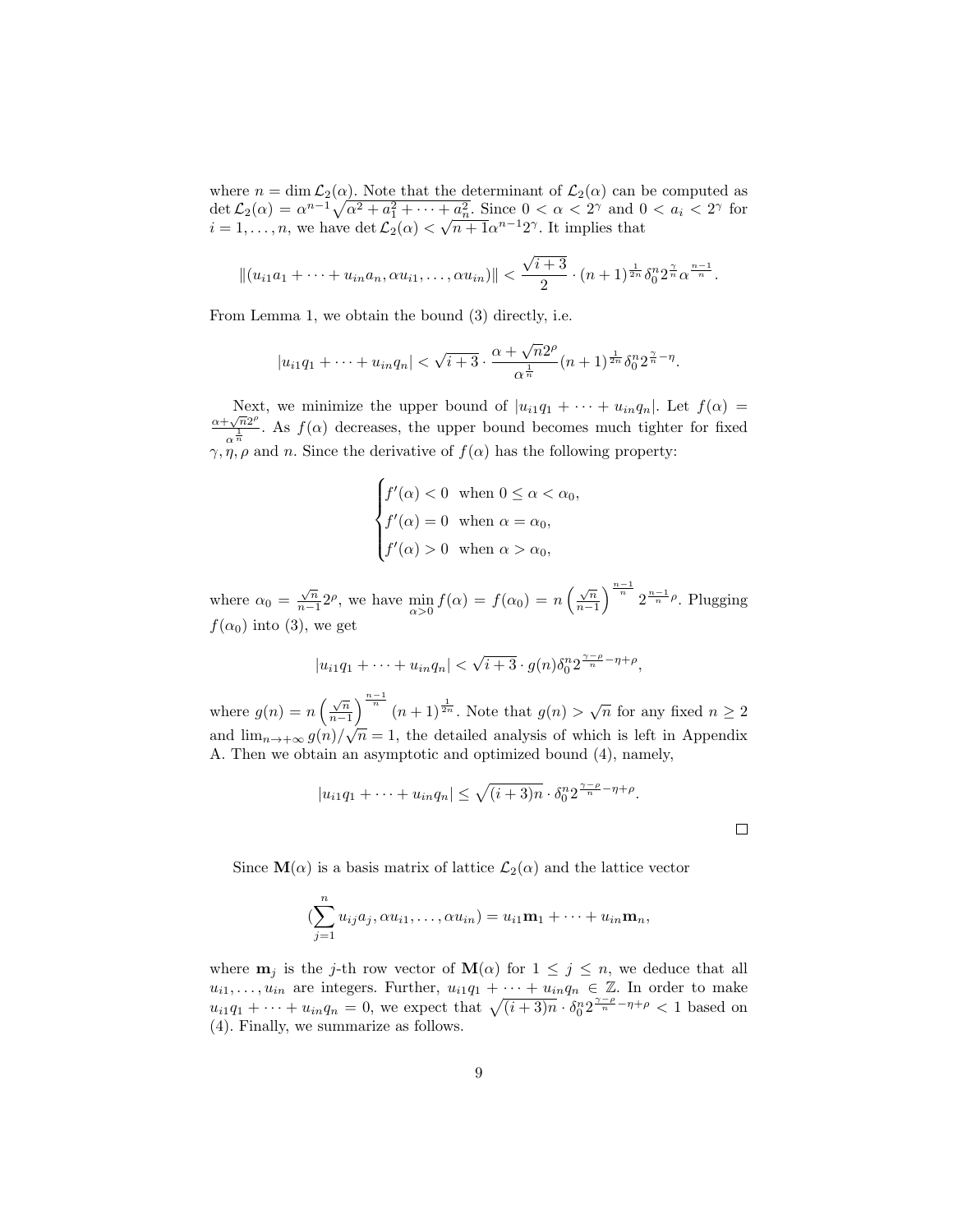**Theorem 1.** Let  $(\sum_{j=1}^n u_{ij}a_j, \alpha u_{i1}, \dots, \alpha u_{in})$  be the *i*-th reduced basis vector of  $\mathcal{L}_2(\alpha)$  for  $i=1,\ldots,n$ . Take the optimized  $\alpha=\frac{\sqrt{n}}{n-1}$  $\frac{\sqrt{n}}{n-1}$ 2<sup> $\rho$ </sup>. Based on the GSA, we *obtain*  $u_{i1}q_1 + \cdots + u_{in}q_n = 0$  *under the condition* 

$$
\frac{\gamma - \rho}{n} - (\eta - \rho) + n \log \delta_0 + \log \sqrt{n(i+3)} < 0. \tag{5}
$$

Remark 1. Actually, a generalization of the third OL attack also works well for our analysis. Let  $\mathcal{L}_3(\alpha)$  be the lattice spanned by the row vectors of the matrix

$$
\begin{pmatrix} \alpha & a_1 \\ \ddots & \vdots \\ \alpha a_{n-1} \\ a_n \end{pmatrix}.
$$

Clearly, the corresponding lattice in the third OL attack corresponds to the case of  $\alpha = 1$ . For lattice  $\mathcal{L}_3(\alpha)$ , the optimized  $\alpha = \frac{\sqrt{n^2+n}}{n-1} 2^{\rho}$ . Under the GSA, we can find out *i* linearly independent vectors orthogonal to  $(q_1, \ldots, q_n)$  under the condition

$$
\frac{\gamma - \rho}{n} - (\eta - \rho) + n \log \delta_0 + \log \left( n \sqrt{i + 3} \right) < 0. \tag{6}
$$

The detailed analysis is given in Appendix B.

#### 3.3 Improved Lattice for OL Attack

In order to obtain more optimal space and time complexities, we reduce the entries in lattice  $\mathcal{L}_2(\alpha)$  by using the rounding technique. Let  $\mathcal{L}_2(\alpha)$  be the lattice spanned by the row vectors of the following  $n \times (n + 1)$  matrix

$$
\hat{\mathbf{M}}(\alpha) = \begin{pmatrix} \lfloor \frac{\alpha_1}{\alpha} \rfloor & 1 & & \\ \lfloor \frac{\alpha_2}{\alpha} \rfloor & 1 & & \\ \vdots & & \ddots & \\ \lfloor \frac{\alpha_n}{\alpha} \rfloor & & & 1 \end{pmatrix}
$$

where  $\alpha > 0$ . We present the following result, the corresponding proof of which is similar to that of Theorem 1. The difference is that the rounding operation is involved in  $\hat{\mathcal{L}}_2(\alpha)$ , which results in the difference between the optimized  $\alpha$  in  $\mathcal{L}_2(\alpha)$  and  $\hat{\mathcal{L}}_2(\alpha)$ .

**Theorem 2.** Let  $(\sum_{j=1}^n u_{ij} \lfloor \frac{a_j}{\alpha} \rfloor, u_{i1}, \ldots, u_{in})$  be the *i*-th reduced basis vector of  $\hat{\mathcal{L}}_2(\alpha)$  for  $i = 1, \ldots, n$ . Take  $\alpha = \frac{\sqrt{n}}{(n-1)(\sqrt{n}+1)} 2^{\rho}$ . Based on the GSA, we get  $u_{i1}q_1 + \cdots + u_{in}q_n = 0$  under the condition (5), namely

$$
\frac{\gamma - \rho}{n} - (\eta - \rho) + n \log \delta_0 + \log \sqrt{n(i+3)} < 0.
$$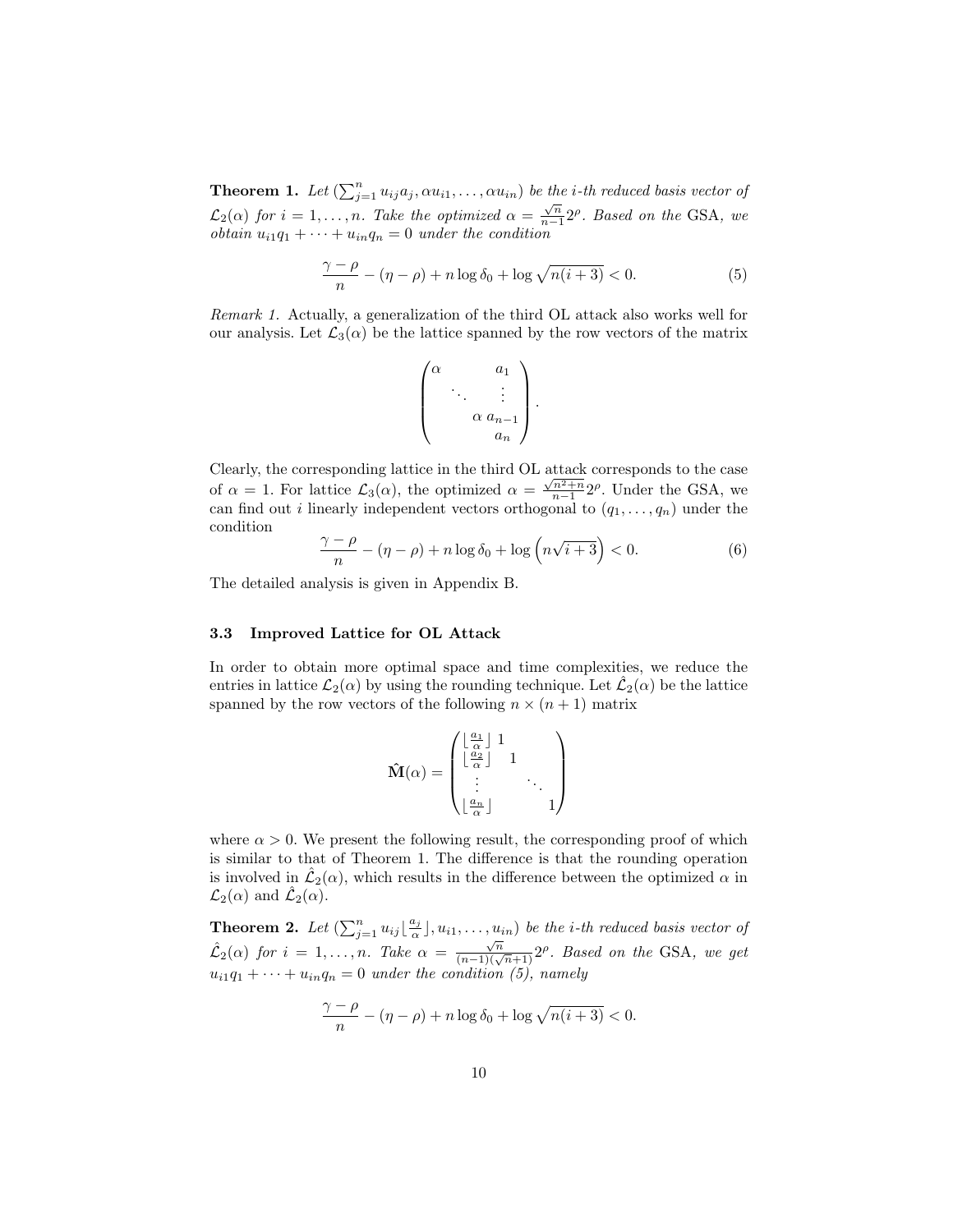#### 3.4 Recovering  $q_1, \ldots, q_n$  and p

Suppose that the desired  $n-1$  linearly independent equations on  $q_1, \ldots, q_n$ are obtained, like  $u_{i1}q_1 + \cdots + u_{in}q_n = 0$  for  $i = 1, \ldots, n - 1$ . Let integer  $d = u_{n1}q_1 + \cdots + u_{nn}q_n$  and matrix  $\mathbf{U} = (u_{ij})_{n \times n}$ , then we have det  $\mathbf{U} = \pm 1$ and with an overwhelming probability  $d = \pm 1$  (the unimodularity of U is not a probabilistic result), which are analyzed in Appendix C. Therefore, it follows that  $\mathbf{U}(q_1,\ldots,q_n)^T = (0,\ldots,0,\pm 1)^T$ . Further,  $(q_1,\ldots,q_n)^T = \mathbf{U}^{-1}(0,\ldots,0,\pm 1)^T$ . Since  $q_1, \ldots, q_n$  are all nonnegative integers, let the last column of matrix  $\mathbf{U}^{-1}$ be  $(w_{1n}, \ldots, w_{nn})^T$ , we have

$$
(q_1,\ldots,q_n)=(|w_{1n}|,\ldots,|w_{nn}|).
$$

**The Case of GACD.** From  $a_n = pq_n + r_n$ , we get  $\left|\frac{a_n}{q_n}\right| = p + \left|\frac{r_n}{q_n}\right|$ . Note that  $a_n$  is a  $\gamma$ -bit integer, p is an  $\eta$ -bit integer,  $|r_i| < 2^{\rho}$  and  $\gamma > \eta > \rho$ , we have

$$
\left|\frac{r_n}{q_n}\right| < 2^{\rho - (\gamma - 1 - \eta)} = 2^{\eta - (\gamma - \rho - 1)}.
$$

If  $\gamma > \eta + \rho$ , we have  $\left| \frac{r_n}{q_n} \right|$  < 1, i.e.,  $\left[ \frac{r_n}{q_n} \right] = 0$ . Thus, we recover p due to  $p = \left|\frac{a_n}{q_n}\right|$ . If  $\gamma \leq \eta + \rho$ , we obtain that the  $(\gamma - \rho - 1)$  most significant bits of p are respectively equal to those of  $\left| \frac{a_n}{q_n} \right|$ .

**The Case of PACD.** Without loss of generality, let  $a_n = pq_n$ , then  $r_n = 0$ . Therefore, after the desired  $(q_1, \ldots, q_n)$  is obtained, we can directly recover  $p =$  $\frac{a_n}{q_n}$ .

*Remark 2.* Even to recover  $p$ , it is actually enough to obtain a single relation from a lattice, if we repeat the attack: Choose  $N = 2n$  samples  $a_i$ 's and select an *n*-elements subset I from them. Then the attack gives a relation among the  $q_i$ 's with  $i \in I$ . Repeat with new I's until we have enough such relations (Here we need to heuristically assume that there exist  $N-1$  linear independence relations on N many  $q_i$ 's).

### 4 Attack Complexity and Comparisons

In the section, we present the attack complexity and the corresponding comparisons.

#### 4.1 Attack Complexity

The dominant calculation of OL attacks is the lattice reduction for finding  $n-1$ linearly independent homogeneous equations on  $q_1, \ldots, q_n$ . Based on the condition (5), we expect that

$$
\frac{\gamma - \rho}{n} - (\eta - \rho) + n \log \delta_0 + \log \sqrt{n^2 + 2n} < 0. \tag{7}
$$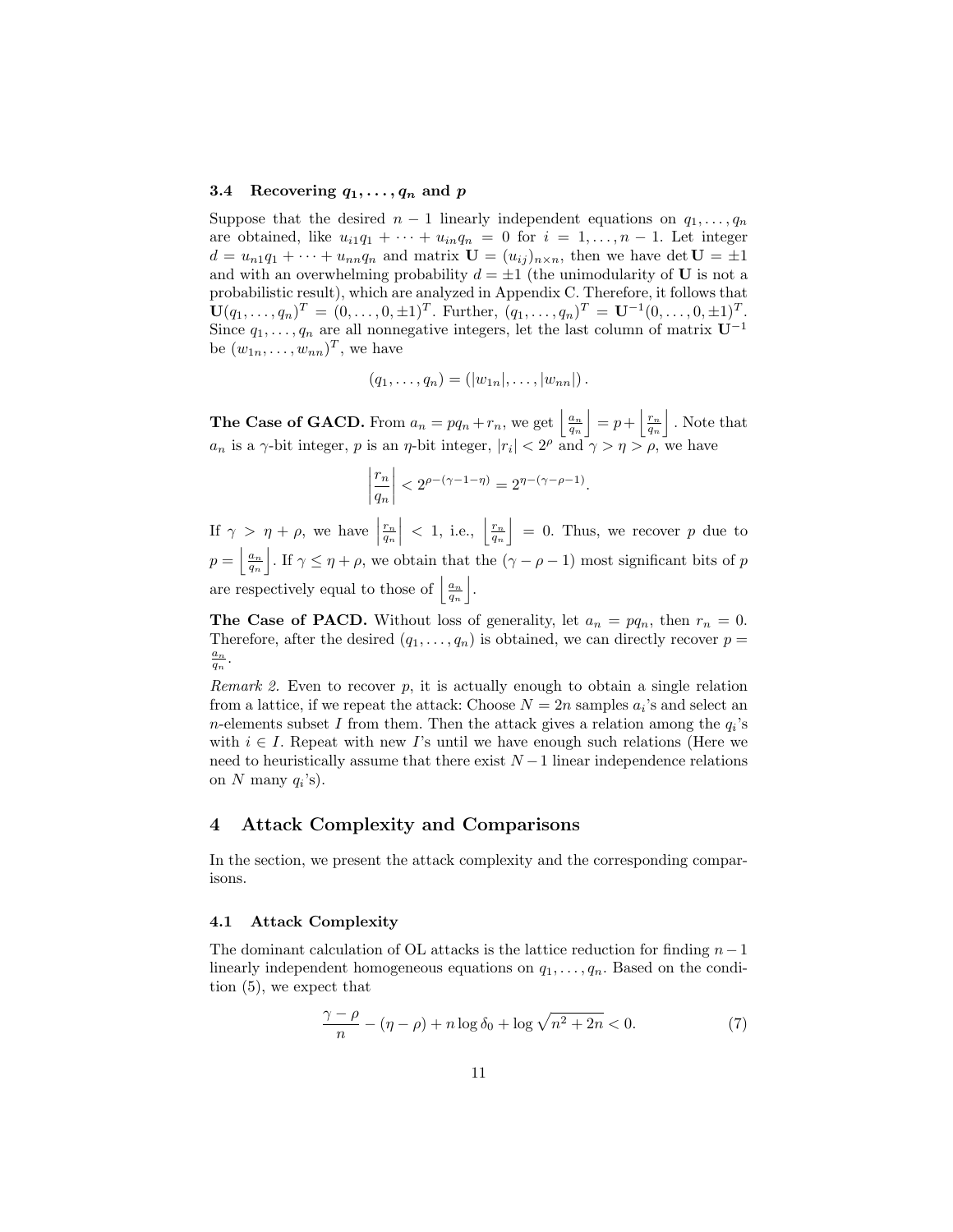Since  $\delta_0 > 1$  according to the GSA (see Section 2.2), the optimized OL attacks in Section 3 can work when

$$
n > \frac{\gamma - \rho}{\eta - \rho}.
$$

According to (7), we get  $\log \delta_0 < \frac{(n-\rho)}{n} - \frac{\gamma-\rho}{n^2} - \frac{\log \sqrt{n^2+2n}}{n}$ , which is equivalent to

$$
\log \delta_0 < -(\gamma - \rho)\left(\frac{1}{n} - \frac{\eta - \rho}{2(\gamma - \rho)}\right)^2 + \frac{(\eta - \rho)^2}{4(\gamma - \rho)} - \frac{\log \sqrt{n^2 + 2n}}{n}
$$

When  $n = 2(\gamma - \rho)/(\eta - \rho)$ , the above expression is optimized as

$$
\log \delta_0 < \frac{(\eta - \rho)^2}{4(\gamma - \rho)} - \frac{\eta - \rho}{2(\gamma - \rho)} - \frac{\eta - \rho}{4(\gamma - \rho)} \cdot \log \left( \left( \frac{\gamma - \rho}{\eta - \rho} \right)^2 + \frac{\gamma - \rho}{\eta - \rho} \right). \tag{8}
$$

Remark 3. For the case of Remark 2, we need the condition

$$
\frac{\gamma - \rho}{n} - (\eta - \rho) + n \log \delta_0 + \log \sqrt{4n} < 0,\tag{9}
$$

.

the result of which is that we can reduce the logarithm term on  $n$  in  $(7)$ , improving the attack slightly. Similar to the above analysis, taking  $n = 2(\gamma - \rho)/(\eta - \rho)$ , this condition is optimized as

$$
\log \delta_0 < \frac{(\eta - \rho)^2}{4(\gamma - \rho)} - \frac{3(\eta - \rho)}{4(\gamma - \rho)} - \frac{\eta - \rho}{4(\gamma - \rho)} \cdot \log \frac{\gamma - \rho}{\eta - \rho}.\tag{10}
$$

It is worth noting that we need to implement at least  $N - 1 = 2n - 1$  attacks in Remark 2 in order to get sufficient linear independence on  $N$  many  $q_i$ 's.

Based on the lemma from Albrecht, Player and Scott:

**Lemma 2** ([3]). The log of the time complexity to achieve a root-Hermite factor δ<sub>0</sub> with BKZ- $β$  is

$$
\Omega\left(\frac{\log(1/\log\delta_0)}{\log\delta_0}\right)
$$

if one SVP oracle costs  $2^{\mathcal{O}(\beta)}$ .

We give the following asymptotic complexity estimations.

**Theorem 3.** The time complexity for solving  $(\gamma, \eta, \rho)$ -ACD instances is

$$
2^{\Omega\big(\frac{\gamma-\rho}{(\eta-\rho)^2}\log\frac{\gamma-\rho}{(\eta-\rho)^2}\big)}
$$

by running BKZ- $\beta$  to achieve a root-Hermite factor  $\delta_0$  such that (8) or (10) holds if one SVP oracle costs  $2^{\mathcal{O}(\beta)}$ .

*Proof.* From (8) or (10), it is easy to see that  $\log \delta_0 \leq \frac{(\eta - \rho)^2}{4(\gamma - \rho)}$  $\frac{(n-\rho)^2}{4(\gamma-\rho)}(1-o(1)).$  Hence,  $(1/\log \delta_0) \cdot \log(1/\log \delta_0) = \Omega \left( \frac{\gamma - \rho}{(\eta - \rho)^2} \log \frac{\gamma - \rho}{(\eta - \rho)^2} \right).$  $\Box$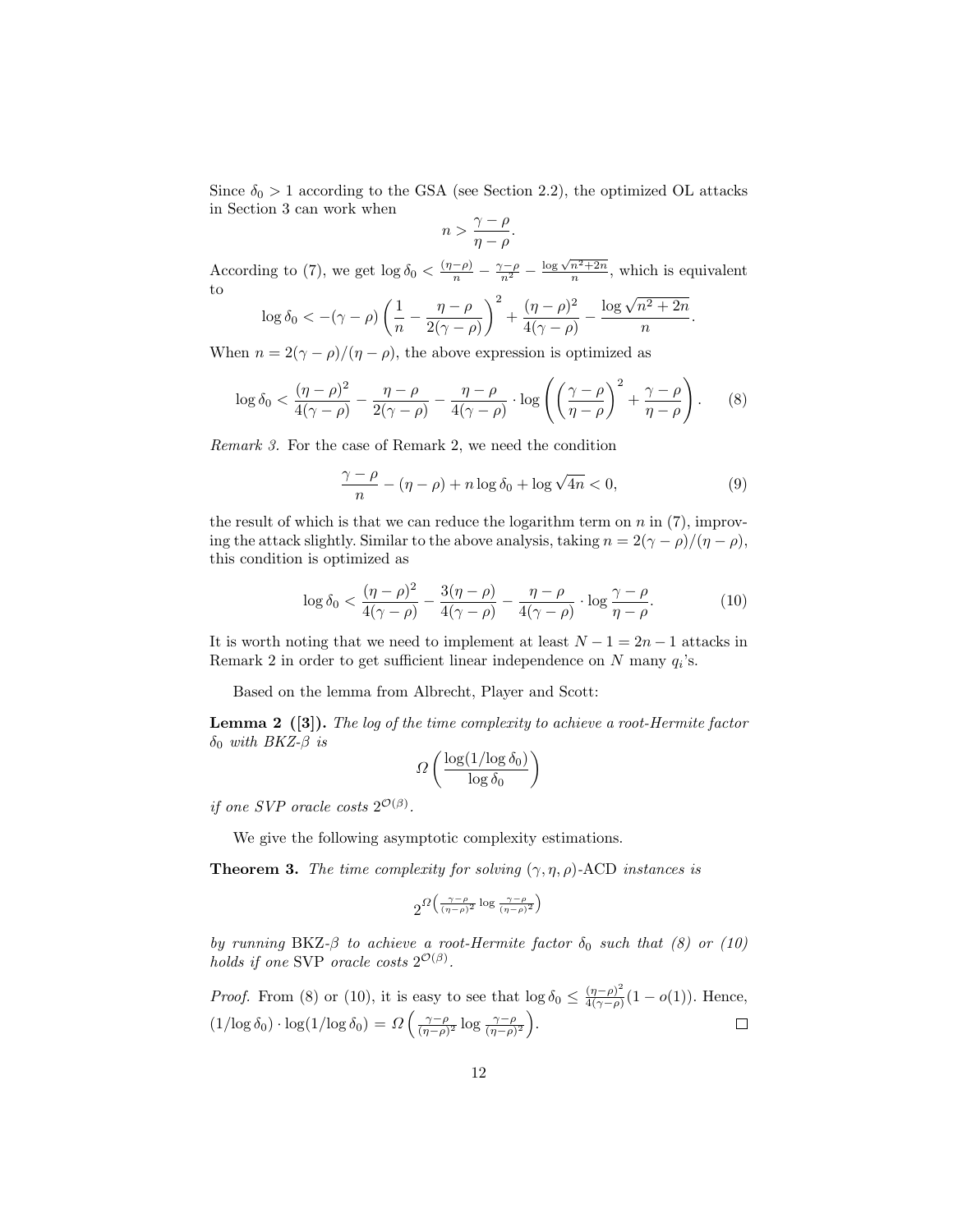**Theorem 4.** For given  $(\gamma, \eta, \rho)$ -ACD instances and some sufficiently large security parameter  $\lambda$ , if the condition

$$
\gamma \ge \Omega \left( \frac{\lambda}{\log \lambda} (\eta - \rho)^2 \right) + \rho
$$

holds, then the time complexity for solving  $(\gamma, \eta, \rho)$ -ACD instances is  $2^{\lambda}$  by running BKZ- $\beta$  if one SVP oracle costs  $2^{\mathcal{O}(\beta)}$ .

Proof. According to Theorem 3, the log of the time complexity for solving  $(\gamma, \eta, \rho)$ -ACD instance is  $\Omega\left(\frac{\gamma-\rho}{(\eta-\rho)^2}\log\frac{\gamma-\rho}{(\eta-\rho)^2}\right)$  by running BKZ- $\beta$  if one SVP oracle costs  $2^{\mathcal{O}(\beta)}$ . Further, there exists some constant  $\mathfrak{c} > 0$  such that

$$
\Omega\left(\frac{\gamma-\rho}{(\eta-\rho)^2}\log\frac{\gamma-\rho}{(\eta-\rho)^2}\right) = \mathfrak{c} \cdot \frac{\gamma-\rho}{(\eta-\rho)^2}\log\frac{\gamma-\rho}{(\eta-\rho)^2} =: \lambda. \tag{11}
$$

Let the function  $f(x) = \frac{x}{\log x}$ . Then  $f(x)$  is continuous and monotone increasing when  $x \ge e$ . Moreover,  $f(x) \ge \frac{e}{\log e} \approx 1.88$  for  $x \ge e$ . If we set  $\lambda \ge e \cdot \mathfrak{c}$ , then we have  $\frac{\gamma-\rho}{(\eta-\rho)^2} \geq 2$  (otherwise if  $\frac{\gamma-\rho}{(\eta-\rho)^2} < 2$ , from  $\lambda = \mathfrak{c} \cdot \frac{\gamma-\rho}{(\eta-\rho)^2} \log \frac{\gamma-\rho}{(\eta-\rho)^2}$  we obtain  $\lambda < 2 \cdot \mathfrak{c}$ ). Hence, there exists some  $\lambda' > e$  such that  $f(\lambda') = \frac{\lambda'}{\log \lambda'} = \frac{\gamma - \rho}{(\eta - \rho)^2}$ . Then,

$$
\frac{\gamma - \rho}{(\eta - \rho)^2} \log \frac{\gamma - \rho}{(\eta - \rho)^2} = f(\lambda') \log f(\lambda') = \lambda' \left(1 - \frac{\log \log \lambda'}{\log \lambda'}\right) < \lambda'.
$$

From  $\lambda = \mathfrak{c} \cdot \frac{\gamma - \rho}{(\eta - \rho)^2} \log \frac{\gamma - \rho}{(\eta - \rho)^2}$ , we deduce  $\lambda' > \lambda/\mathfrak{c}$ . Since that  $f(x)$  is monotone increasing for  $x \geq e$ , we get  $\frac{\gamma-\rho}{(\eta-\rho)^2} = f(\lambda') > f(\lambda/\mathfrak{c})$  which is equivalent to  $\gamma > (\lambda/(\mathfrak{c}\log\frac{\lambda}{\mathfrak{c}})) \cdot (\eta - \rho)^2 + \rho.$  That is,  $\gamma \ge \Omega\left(\frac{\lambda}{\log\lambda}(\eta - \rho)^2\right) + \rho.$  $\Box$ 

Finally, we analyze the concrete security estimation. For given parameters  $\gamma$ ,  $\eta$  and  $\rho$ , we first compute the right hand side of the expressions (8) or (10), then determine the appropriate maximum  $\delta_0$ , which corresponds to the minimal block size  $\beta$  according to  $\delta_0 = \left(\frac{\beta}{2\pi e}(\pi e)^{\frac{1}{\beta}}\right)^{\frac{1}{2(\beta-1)}},$  and finally plug the  $\delta_0$  into the conditions  $(7)$  or  $(9)$ , and derive the corresponding minimal n. Once such  $n, \beta$  are determined, we can estimate the cost of solving  $(\gamma, \eta, \rho)$ -ACD instances by using BKZ- $\beta$ , which is estimated to  $c \cdot n \cdot 2^{0.292\beta + 16.4}$  clock cycles by using sieving  $[6, 38]$  for some small constant c according to  $[57,$  Figure 4.6]. Further, c takes 8 in [1, 2]. Note that the input of  $BKZ-\beta$  is the LLL-reduced basis. Hence, the main cost of BKZ- $\beta$  is occupied by LLL for a small  $\beta$ . The running time of LLL (expressed in number of clock cycles) based on fplll-4.0.4 [14] is estimated to  $0.00127 \cdot n^{3.18} \cdot b_{\text{max}}^{1.83}$  [41, Page 92] for the case of OL attacks on ACD problem, where  $b_{\text{max}}$  refers to the maximum bit-length of the involved lattice.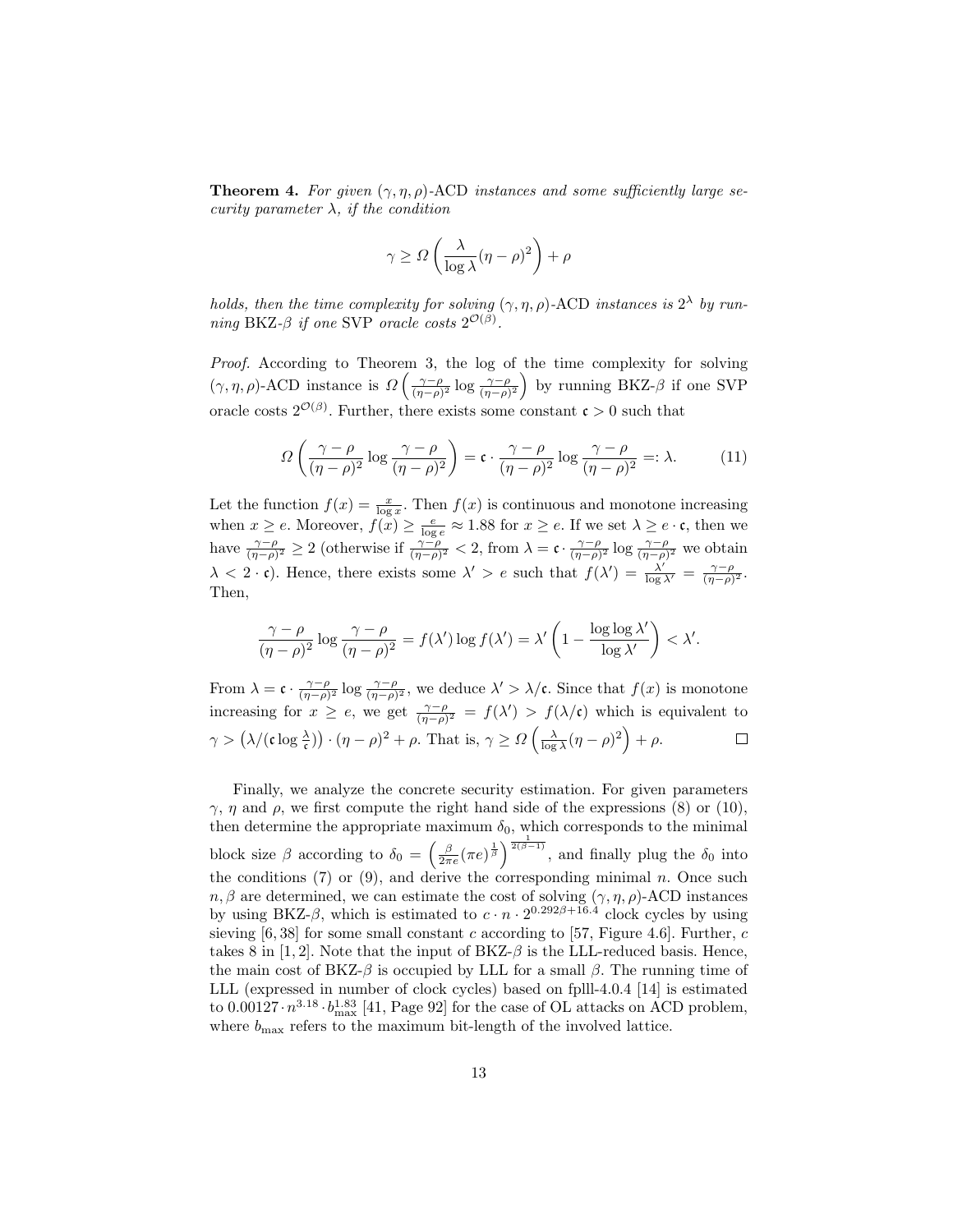#### 4.2 Comparisons

In this subsection, we give concrete comparisons with known attack methods.

Comparison of OL Attacks in Section 3. According to the analysis in Section 4.1, it is easy to see that OL attacks in Sections 3.2 and 3.3 have the same asymptotic time complexity. Note that the entries of input basis matrix of the OL attack in Section 3.3 are approximately reduced by  $\rho$  bits compared to that in Section 3.2. Hence, the OL attack in Section 3.3 will be faster in practical cryptanalysis. In typical scenarios, the OL attack in Section 3.3 only achieves a constant improvement of the overall attack complexity. Based on the time complexity in the paper [45], the speed-up that results from reducing the number of bits by  $\rho$  is  $1 - (\rho/\gamma)$ . This improvement could be quite significant in practice.

Comparison with Existing OL Attacks. We present the comparisons on three known OL attacks as well as OL attacks in Section 3, the detailed analysis of which is presented in Appendix D. The corresponding conclusions are as follows: all these OL attacks for solving the  $(\gamma, \eta, \rho)$ -ACD problem have the same asymptotic time complexities when  $\gamma \gg \rho$ ; the second OL attack and its optimizations are more advantageous than the first and third OL attacks when  $(\gamma - \rho)$  is relatively small; the second OL attack is almost close to its optimizations.

For the security parameter  $\lambda$ , van Dijk et al. [56] gave the asymptotic condition to thwart the first and second attacks:  $\gamma \ge \Omega(\lambda \eta^2)$  (see [41, Page 89]). Later, Cheon and Stehlé [18] improved the above condition into  $\gamma \ge \Omega(\frac{\lambda}{\log \lambda}(\eta - \rho)^2)$ . In this paper, we point out that the condition  $\gamma \ge \Omega(\frac{\lambda}{\log \lambda}(\eta - \rho)^2) + \rho$  is needed to prevent the second OL attack and the optimized OL attacks in Section 3. Compared to the condition  $\gamma \ge \Omega(\frac{\lambda}{\log \lambda}(\eta - \rho)^2)$  in [18],  $\gamma \ge \Omega(\frac{\lambda}{\log \lambda}(\eta - \rho)^2) + \rho$ is better in the case that  $(\gamma - \rho)$  is relatively small.

In [27], Galbraith et al. showed the success condition of the second OL attack based on the LLL algorithm. In this paper, we analyze the optimized OL attacks in Section 3 as well as three known OL attacks based on the  $BKZ-\beta$  algorithm and give the expression on ACD parameters  $\gamma$ ,  $\eta$ ,  $\rho$ , the number n of ACD samples and the root-Hermite factor  $\delta_0$ . This expression can be used for estimating the concrete security of ACD-based schemes.

Comparison with the SDA Algorithm. The simultaneous Diophantine approximation (SDA) algorithm, proposed by Lagarias in [39], is also an efficient lattice method for solving ACD problems. Van Dijk et al. [56] and Galbraith et al. [27] pointed out that the SDA algorithm and the second OL attack for solving ACD problems have similar performances. Hence, the OL attack in Section 3.3 is the fastest since it employs the input basis matrix with smaller entries, especially when  $(\gamma - \rho)$  is small. This fact is confirmed by our experiments.

Comparison with Multivariate Polynomial Approach. The first analysis of ACD problems was given by Howgrave-Graham by using Coppersmith's technique [35]. Then, Cohn and Heninger generalized their works to the multi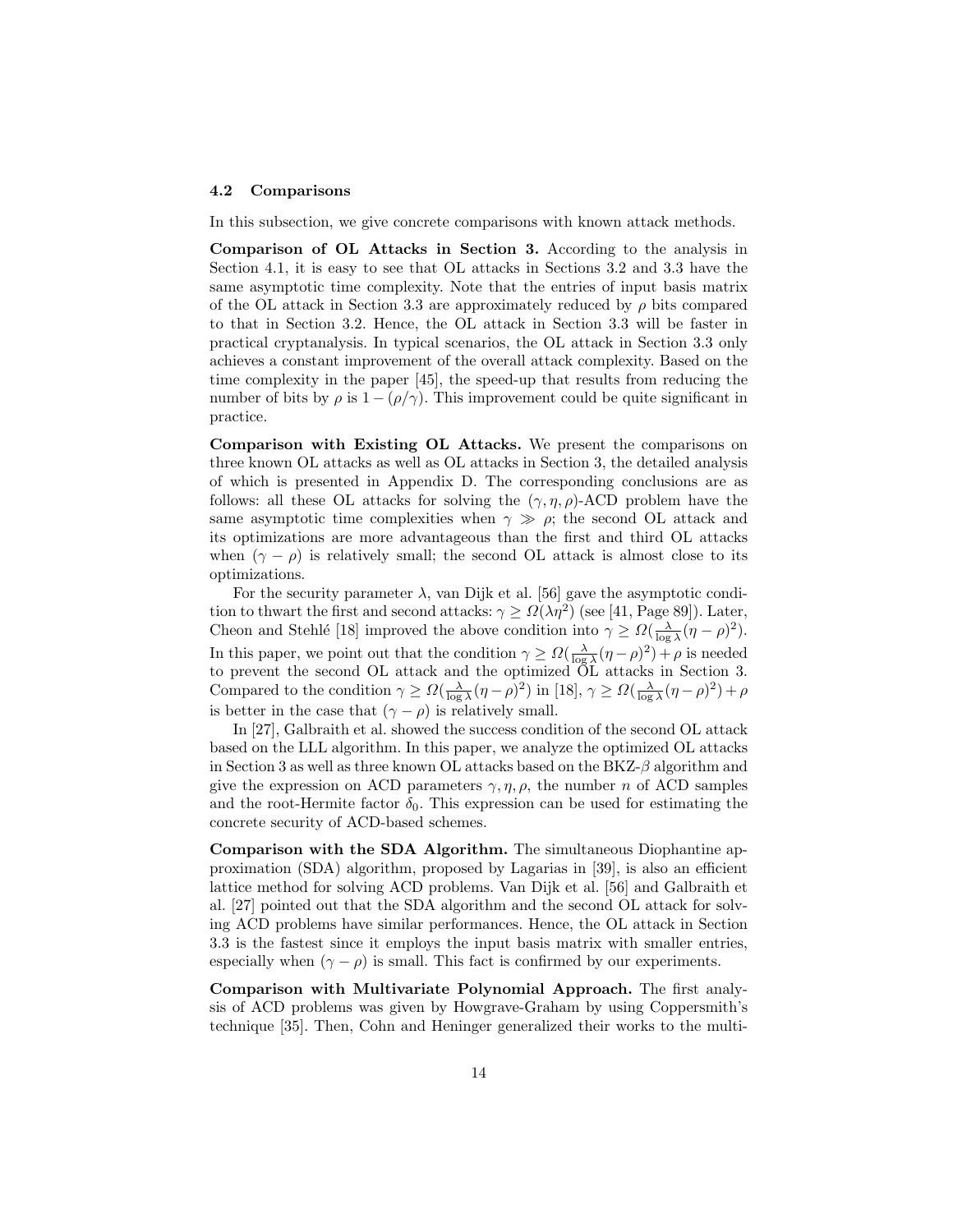variate setting by using many samples [19], which is known as the multivariate polynomial approach. Later, Takayasu and Kunihiro further improved the result of Cohn and Heninger by taking into account the sizes of error terms  $r_i$  [55]. The multivariate polynomial approach was also considered in [41, 27]. However, the common drawback of these works is that the dimensions and entries of the involved lattices are quite large, which affects the speed of the algorithm.

In [27], Galbraith et al. pointed out that the multivariate polynomial approach is not better than the second OL attack for practical cryptanalysis. Hence, the OL attacks in Sections 3.2 and 3.3 have more advantageous than the multivariate polynomial approach.

Comparison with the Chen-Nguyen Method. Chen and Nguyen proposed a clever exhaustive search method on error terms  $r_i$  through certain polynomials [16]. Their method only needs two samples and the corresponding time complexity is  $\mathcal{O}(2^{\frac{3\rho}{2}}\gamma)$  for  $(\gamma, \eta, \rho)$ -GACD problems. With the same parameters that were given in the FHE scheme [24], their attack method is faster than the multivariate polynomial approach in [19]. Later, the Chen-Nguyen attack was revisited in [25, 41]. However, such algorithms become futile as  $\rho$  increases.

Based on the analysis in [27], the Chen-Nguyen Method and its variant [16, 25] are important for ACD problems from early FHE schemes, but are less related for Cheon-Stehl´e ACD problems [18]. In this paper, we get that the asymptotic time complexity to solve  $(\gamma, \eta, \rho)$ -ACD problems is  $2^{\Omega\left(\frac{\gamma-\rho}{(\eta-\rho)^2}\log\frac{\gamma-\rho}{(\eta-\rho)^2}\right)}$  for the case of optimized OL attacks. Hence, these attacks are more suitable for solving  $(\gamma, \eta, \rho)$ -ACD problems where  $\rho$  is no longer extremely smaller than  $\eta$ .

Comparison with Pre-processing Technique. In [27], Galbraith et al. utilized the similar idea of BKW algorithm and proposed a pre-processing technique to reduce the size of the ACD samples so that the lattice attacks are applicable to them.

Their iterative algorithm is as follows: For given n ACD samples  $a_1, \ldots, a_n$ , one first generate m random sums  $S_1, \ldots, S_m$  of d elements of  $\{a_1, \ldots, a_n\}$ , i.e.,  $S_k = \sum_{i=1}^d a_{k_i}$  where  $k = 1, \ldots, m$ , then sorts  $S_k$  to obtain the order statistics  $S_{(k)}$ , further computes  $m-1$  neighbouring differences  $S_{(k+1)} - S_{(k)}$  and stores  $\frac{m}{2}$ middle neighbouring differences as the input of next iteration. The corresponding analysis shows that the average size of the resulting samples after  $i$  iterations did  $\frac{4\sqrt{d}}{m}$  is  $\frac{4\sqrt{d}}{m}$ . Moreover, the total number of iterations is less than  $\eta$ , otherwise the error terms in ACD samples become too large to determine p. Hence, if one intends to reduce the size of samples to  $\eta$  bits approximately for the  $(\gamma, \eta, \rho)$ -ACD problem, then one should set  $\eta \approx i \log_2(\frac{4\sqrt{d}}{m}) + \gamma - 1$ . Plugging the optimal  $i \approx \eta$  into this relation, one can deduce that the involved m is close to  $2^{\frac{\gamma}{\eta}}$ . However, such an m is so large for the  $(\gamma, \eta, \rho)$ -ACD problem in [25] that this technique is not practical in this situation.

The aim of both the technique of pre-processing and the approach in Section 3.3 is to reduce the entries of the lattices that are processed, even though the ideas are different. Note that the method of pre-processing the ACD samples is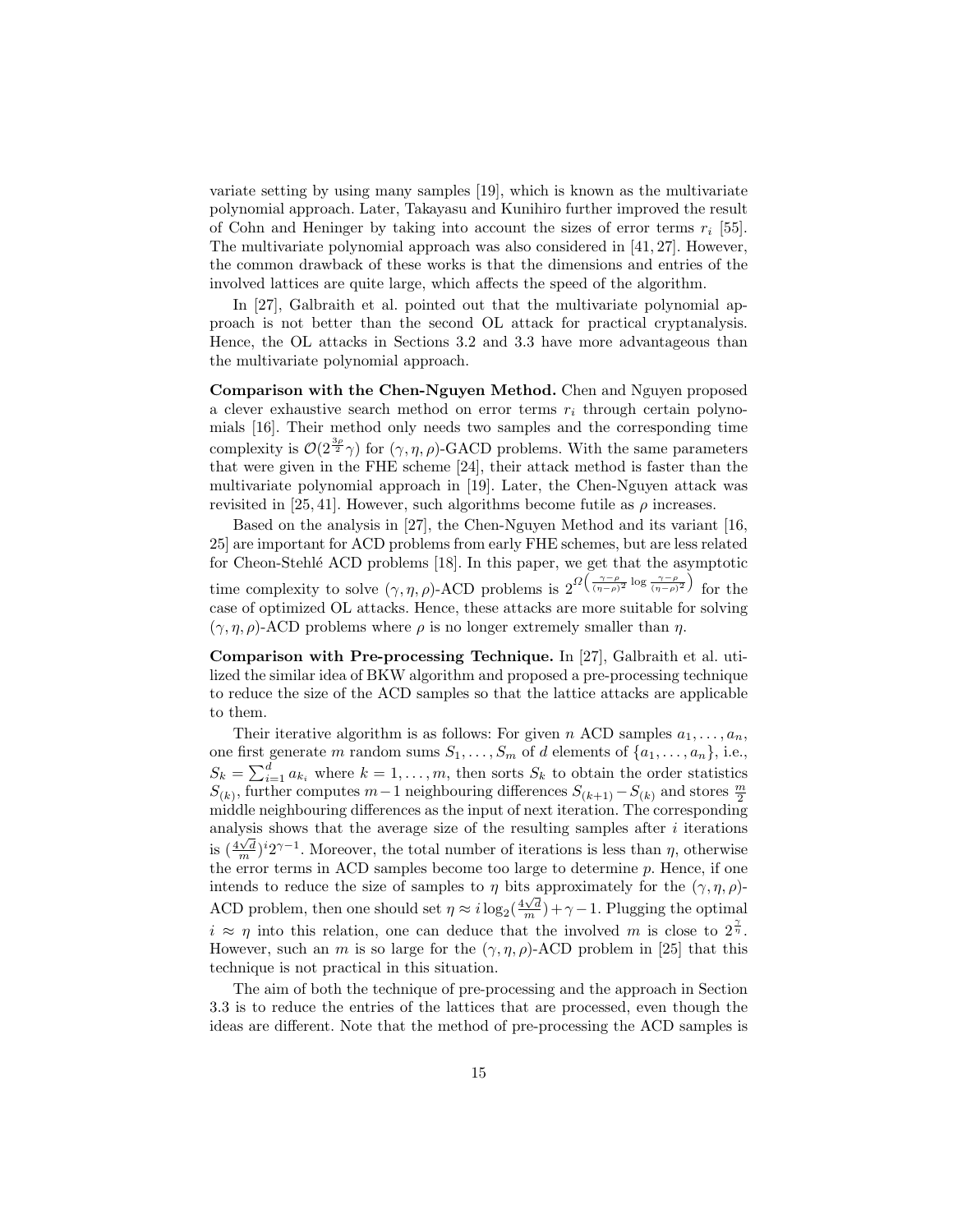implemented before the lattice attacks perform and our strategy in Section 3.3 is to improve the OL attacks. Hence, one may be able to try to use this preprocessing technique and then carry out the approach in Section 3.3 to solve the ACD problems. In this paper, we do not consider employing the preprocessing method before OL attacks. We will try it in the future work.

## 5 Cryptanalysis of ACD-based FHE Schemes

In this section, we analyze ACD problems in the FHE schemes [56, 47, 18, 37].

The DGHV Scheme was proposed by van Dijk, Gentry, Halevi and Vaikuntanathan [56], which is the first ACD-based FHE scheme. The authors set parameters in [56, Section 3] as follows:

$$
\rho = \lambda, \eta = \Theta(\lambda^2 \log^2 \lambda), \gamma = \Omega(\lambda^5 \log^4 \lambda).
$$

According to Theorem 3 in Section 4.1 and (19) in Appendix D, the asymptotic time complexity for solving  $(\gamma, \eta, \rho)$ -ACD instances are summarized as Table 2.

Table 2. The log of the time complexities with the parameters in the DGHV scheme.

|                                                                                              | First OL Second OL Third OL OL Attacks in Section 3 |
|----------------------------------------------------------------------------------------------|-----------------------------------------------------|
| $\Omega(\lambda \log \lambda)$ $\Omega(\lambda \log \lambda)$ $\Omega(\lambda \log \lambda)$ | $\Omega(\lambda \log \lambda)$                      |

According to Table 2, we get that such parameters are conservative to get  $\Omega(\lambda)$ -bit security for the case of OL attacks. Further, according to Theorem 4, one can use  $\gamma = \Omega(\frac{\lambda}{\log \lambda}n^2)$  instead of  $\gamma = \Omega(\lambda n^2)$  in order to achieve λ-bit security.

The Nuida-Kurosawa Scheme was given by Nuida and Kurosawa [47]. This is an ACD-based FHE scheme for non-binary message spaces. The authors set

$$
\rho = \Theta(\lambda \log \log \log \lambda), \eta = \Theta(\lambda^2 \log \log \lambda), \gamma = \Theta(\lambda^4 \log^2 \lambda).
$$

Based on Theorem 3 in Section 4.1 and (19) in Appendix D, we present the corresponding asymptotic time complexities in Table 3.

Table 3. The log of the time complexities with the parameters in the Nuida-Kurosawa scheme.

|  |  |                                                                                                                                                                                                                                        |  | First OL Second OL Third OL OL Attacks in Section 3 |                                                  |  |
|--|--|----------------------------------------------------------------------------------------------------------------------------------------------------------------------------------------------------------------------------------------|--|-----------------------------------------------------|--------------------------------------------------|--|
|  |  | $\left \overline{\Omega\left(\frac{\log^2\lambda}{\log\log\lambda}\right)}\right \overline{\Omega\left(\frac{\log^2\lambda}{\log\log\lambda}\right)}\right \overline{\Omega\left(\frac{\log^2\lambda}{\log\log\lambda}\right)}\right $ |  |                                                     | $\Omega$ $\log^2 \lambda$<br>$\log \log \lambda$ |  |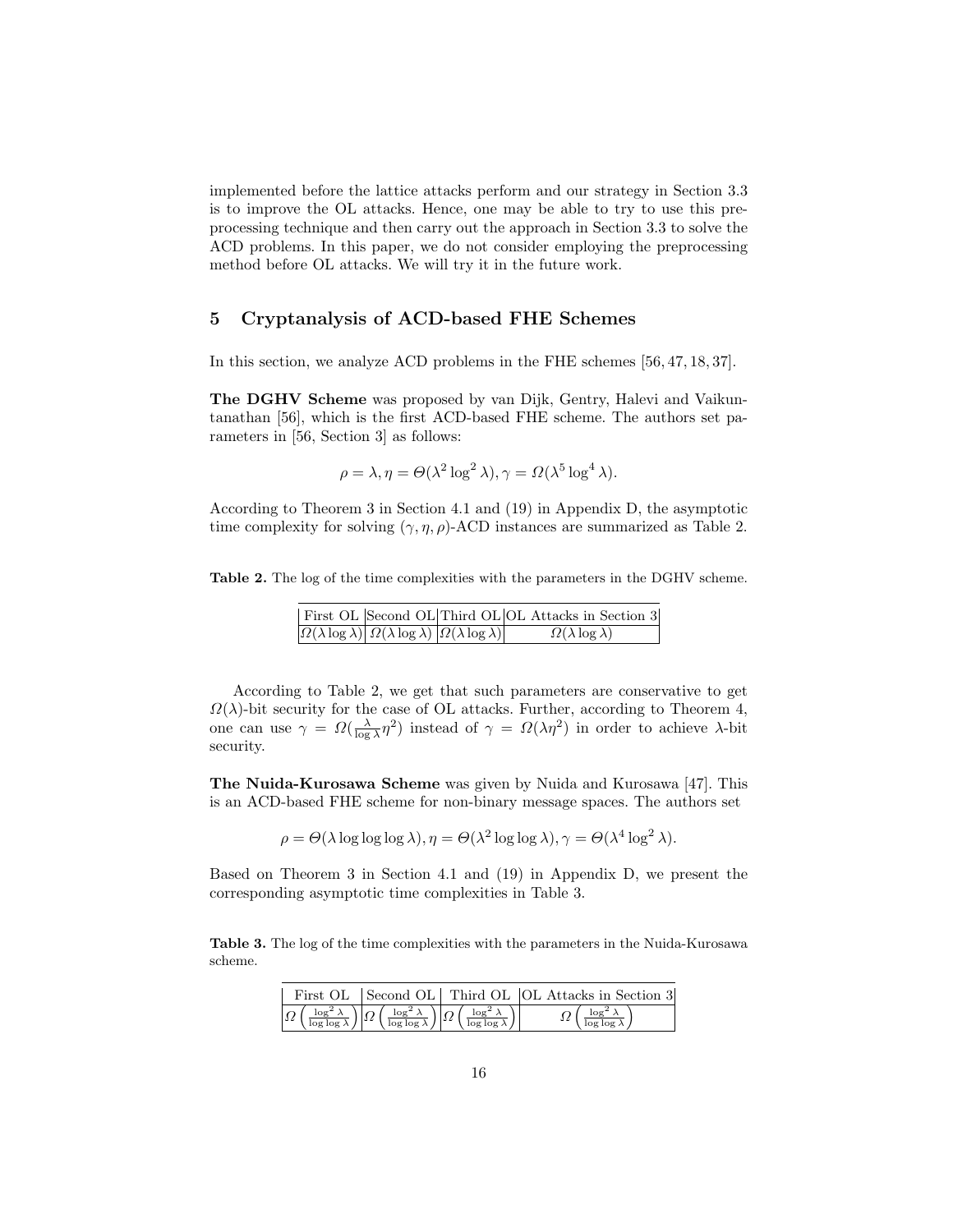Note that  $\lim_{\lambda \to \infty} \left( \frac{\log^2 \lambda}{\log \log \lambda} / \lambda \right) = 0$ . Hence, the above parameter choices are optimistic to achieve  $\Omega(\lambda)$ -bit security for the case of OL attacks. Furthermore, based on Theorem 4, one can take  $\gamma = \Theta(\frac{\lambda^5 (\log \log \lambda)^2}{\log \lambda})$  $\frac{\log \log \lambda}{\log \lambda}$ ) instead of  $\gamma = \Theta(\lambda^4 \log^2 \lambda)$  for obtaining  $\lambda$ -bit security.

The Kim-Tibouchi Scheme was put forward by Kim and Tibouchi in [37]. This is based on the Nuida-Kurosawa Scheme. The authors studied the dependence of the message size Q and gave the following parameters:

$$
\rho = \Theta(\lambda \log \log \log \lambda), \eta = \Theta(Q^3 \lambda^2 \log \log \lambda), \gamma = \Theta(Q^6 \lambda^4 \log^2 \lambda).
$$

Similar to the analysis of the Nuida-Kurosawa Scheme, we give the corresponding asymptotic time complexities in Table 4. It is easy to see that such Q does not effect the asymptotic time complexities of OL attacks compared to the case of the Nuida-Kurosawa Scheme. Therefore, the corresponding parameter choices are also optimistic to achieve  $\Omega(\lambda)$ -bit security for the case of OL attacks.

Table 4. The log of the time complexities with the parameters in the Kim-Tibouchi scheme.

|  |                                                                                                                                                                                                                                        | First OL Second OL Third OL OL Attacks in Section 3 |
|--|----------------------------------------------------------------------------------------------------------------------------------------------------------------------------------------------------------------------------------------|-----------------------------------------------------|
|  | $\left \overline{\Omega\left(\frac{\log^2\lambda}{\log\log\lambda}\right)}\right \overline{\Omega\left(\frac{\log^2\lambda}{\log\log\lambda}\right)}\right \overline{\Omega\left(\frac{\log^2\lambda}{\log\log\lambda}\right)}\right $ | $\log^2 \lambda$                                    |

**The Cheon-Stehlé Scheme** was designed by Cheon and Stehlé [18] based on  $(\gamma, \eta, \rho)$ -ACD problems with  $\eta - \rho = L \log \lambda$  where  $L > 0$  is chosen to provide the desired functionality. Because this scheme is relatively slow compared to those based on Ring-LWE, the variant with truncated ciphertexts were proposed in [18, Section 5] in order to accelerate. The authors point out a guess attack as follows: Given a  $(\gamma, \eta, \rho)$ -ACD sample  $a_i = pq_i + r_i$ , one first guesses the  $(\gamma - \eta)$ bits of  $q_i$  and then compute  $\lfloor \frac{a_i}{q_i} \rfloor = p + \lfloor \frac{r_i}{q_i} \rfloor$ . Since  $\frac{r_i}{q_i} < 2^{\rho - (\gamma - \rho)}$ , one can obtain the  $(\gamma - \rho)$  most significant bits of approximate common divisor p from a  $(\gamma, \eta, \rho)$ -GACD sample, which is significant from the view of security. To prevent the above attack, one can set  $\lambda = (\gamma - \eta)$ . Note that  $\eta - \rho = L \log \lambda$ , one gets  $\gamma - \rho = (\gamma - \eta) + (\eta - \rho) = \lambda + L \log \lambda$ , which raised the question of taking GACD instances with small  $(\gamma - \rho)$ . The authors put forward the following open problem in [18, Section 1].

If  $\gamma - \rho \approx \lambda + \Omega(\log \lambda)$  turns out to be safe, then the ciphertext bit-sizes of the variant scheme based on truncation can be made quite small.

In fact, the authors do not explicitly give the parameter set of this variant scheme. According to the analysis in [18], the relation  $\gamma \geq \Omega(\frac{\lambda}{\log \lambda}(\eta - \rho)^2)$ should be satisfied in order to prevent from lattice-based attacks. Hence, one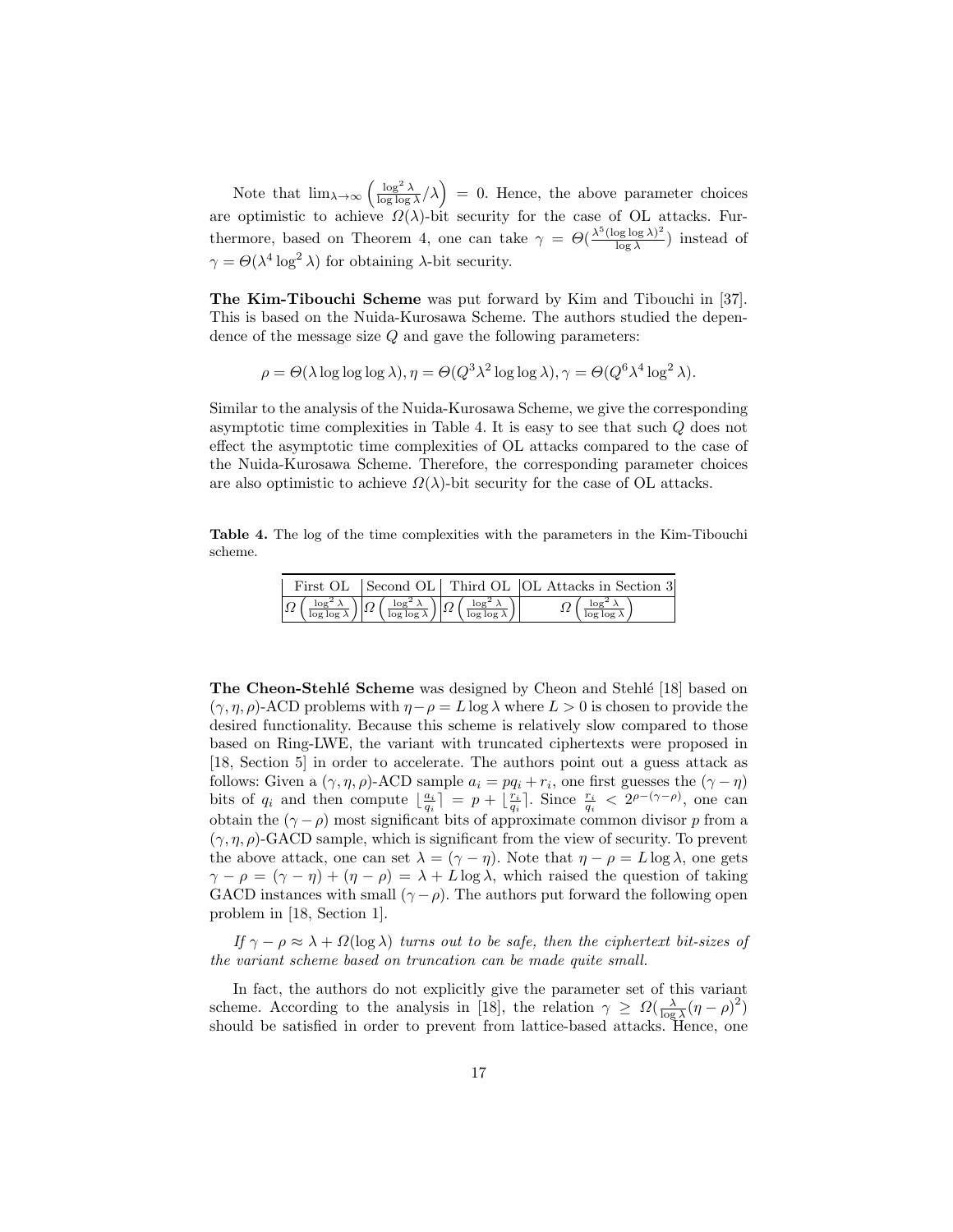can take the following parameter set

$$
\{(\gamma, \eta, \rho) \mid \gamma = \Omega(L^2 \lambda \log \lambda), \eta = \gamma - \lambda, \rho = \eta - L \log \lambda\}
$$
 (12)

According to Theorem 3 in Section 4.1 and (19) in Appendix D, we get the asymptotic time complexities to obtain the  $(\gamma - \rho)$  most significant bits of p about Parameter Set (12) for OL attacks. We present the corresponding result in Table 5. It is easy to see that the second OL attack and OL attacks in Section 3 have more advantages.

Table 5. The log of the time complexities with Parameter Set (12).

|  |                                                                                         | Guess Attack [18] First OL Second OL Third OL OL Attacks in Section 3 |
|--|-----------------------------------------------------------------------------------------|-----------------------------------------------------------------------|
|  | $\Omega(\lambda)$ $\left  \Omega(\frac{\lambda}{\log \lambda}) \right  \Omega(\lambda)$ |                                                                       |

## 6 Cryptanalysis of the Implicit Factorization Problem

In this section, we give the corresponding comparisons for solving the implicit factorization problem [42], which was first introduced in PKC 2009 by May and Ritzenhofen. This problem is stated as follows:

Suppose n  $\gamma$ -bit integers  $a_i = x_i y_i$  are given for  $i = 1, \ldots, n$ , where  $x_1, \ldots, x_n$ are  $\eta$ -bit primes and  $y_1, \ldots, y_n$  are  $(\gamma - \eta)$ -bit primes. Given that certain portions of the bit pattern in  $x_1, x_2, \ldots, x_n$  are common, the question is under what condition it is possible to factor  $a_1, \ldots, a_n$  efficiently.

First, we follow the idea about transforming the implicit factorization problem into the ACD problem in [49]. Suppose that  $\eta$ -bit integers  $x_1, \ldots, x_n$  share  $\tau$  MSBs for larger values of *n*. We write  $x_1 - x_i = z_i$  for  $i = 1, ..., n$  where  $|z_i| < 2^{\eta-\delta}$ . Further, we have  $a_i = x_i y_i = (x_1 - z_i)y_i$ . Let  $p = x_1, q_i = y_i$  and  $r_i = -y_i z_i$  for all  $1 \leq i \leq n$ . We rearrange the above equations and get

$$
a_i = pq_i + r_i \text{ for } i = 1, \dots, n \tag{13}
$$

Note that  $a_1, \ldots, a_n$  are  $\gamma$ -bit integers, p is a  $\eta$ -bit integer,  $r_1 = 0$  and  $|r_i|$  $|y_iz_i| \leq 2^{(\gamma - \eta) + (\eta - \tau)} = 2^{\gamma - \tau}$ . Therefore, the system (13) can be regarded as a  $(\gamma, \eta, \gamma - \tau)$ -PACD problem, of which *n* samples are given. Once (13) is solved, since  $p = x_1$ , we can factor  $a_1$ . Moreover, we can also recover  $r_i = a_i \mod p$ if  $\gamma - \tau < \eta$  (i.e.  $\tau > \gamma - \eta$ ). Further, we factor  $a_i$  ( $2 \le i \le n$ ) by computing  $gcd(a_i, r_i)$ , which implies that the implicit factorization problem is solved.

Next, we utilize the attack in Section 3.3 and the second OL attack to solve (13). According to the required condition (7), we get that the  $(\gamma, \eta, \gamma - \tau)$ -PACD (13). According to the required condition (*i*), we get that the  $(\gamma, \eta, \gamma - \tau)$ -PACD problem can be solved when  $\frac{\tau}{n} + (\gamma - \eta - \tau) + n \log \delta_0 + \log \sqrt{n^2 + n} \leq 0$ . Since we focus on the number of shared bits in the implicit factorization problem, we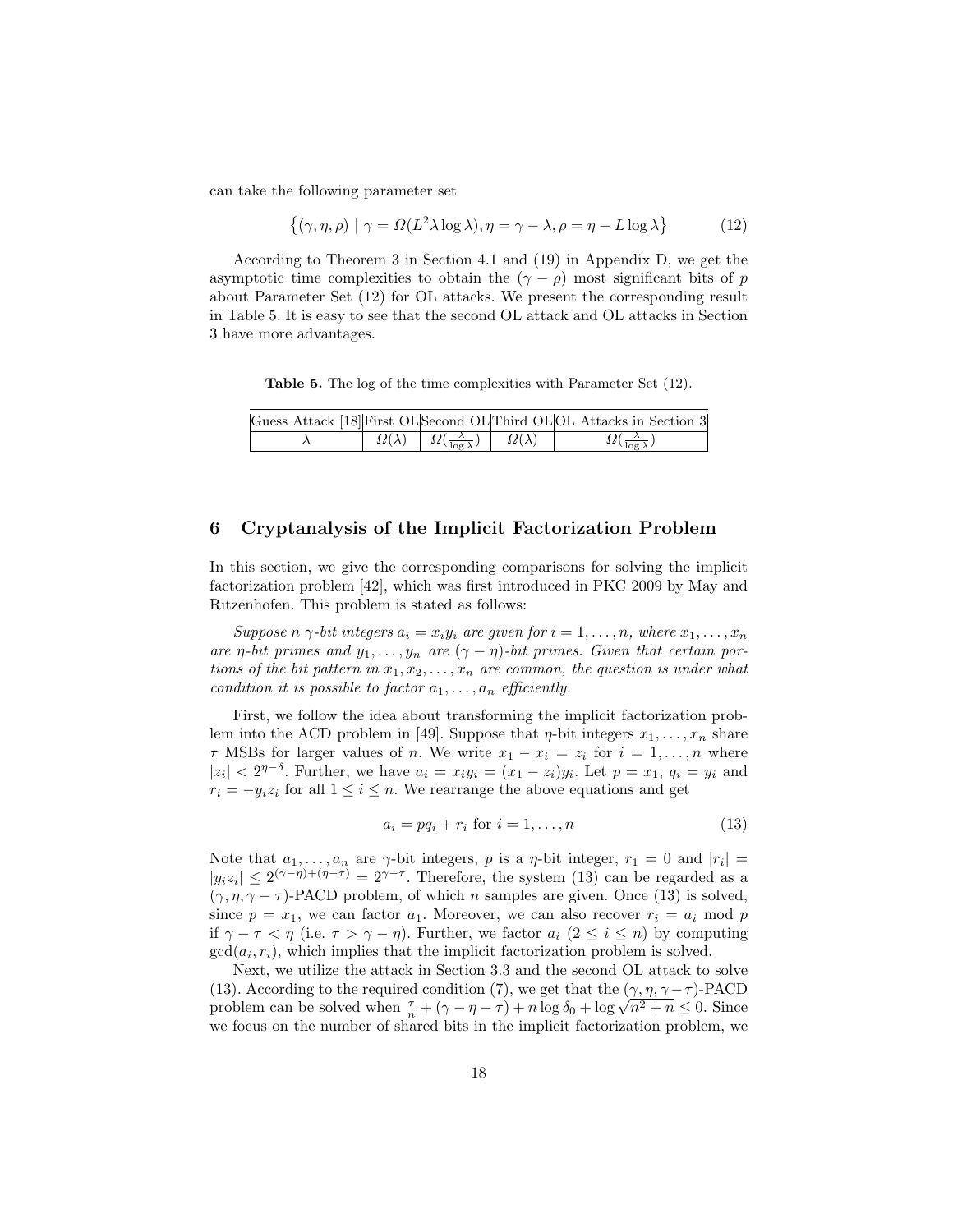simplify the above condition as  $\frac{\tau}{n} + (\gamma - \eta - \tau) < 0$ , which implies that the number  $\delta$  of shared MSBs in  $p_1, \ldots, p_n$  should satisfy  $\tau > \frac{n}{n-1}(\gamma - \eta)$ .

Finally, let us compare our work with previous results in [26, 49]. For the case of [26], the number of shared MSBs should not be less than  $\frac{n}{n-1}(\gamma - \eta) + 6$  for  $n \ge$ 3. For the situation of [49], the number of shared bits is greater than  $\frac{n}{n-1}(\gamma - \eta)$ , which is obtained by solving  $(13)$  according to the SDA algorithm. It is easy to see that our theoretical result and the work of [49] are almost the same and slightly better than the result of [26].

Experimental Results. The experiments are implemented in the Sage 7.4 on Linux Ubuntu 16.04 on a laptop with Intel(R) Xeon(R) CPU E5-2670 v3  $\circledcirc$ 2.30GHz, 3 GB RAM and 3 MB Cache. We respectively use the method in Section 3.3, the second OL attack and the method of [49] based on the LLL algorithm to solve the implicit factorization problem.<sup>4</sup> In the experiments, the desired  $(q_1, \ldots, q_n)$  can be recovered successfully. Further, the implicit factorization problem is solved. We give the concrete comparisons in Table 6. It is clear that the attack in Section 3.3 is the most efficient in practice.

Table 6. Cryptanalysis of the implicit factorization problem instances by the attack in Section 3.3, the second OL attack and the work in [49] based on the LLL algorithm.

| $\gamma$ | $\eta, \gamma - \eta$                                               | $\tau$ | $\boldsymbol{n}$ |          | Section 3.3 Second OL | [49]      |
|----------|---------------------------------------------------------------------|--------|------------------|----------|-----------------------|-----------|
|          | (bit-size of $a_i$ ) (bit-size of $x_i, y_i$ ) (shared MSBs) (exp.) |        |                  | seconds) | (seconds)             | (seconds) |
|          | 774, 250                                                            | 264    | 42               | 0.094    | 0.531                 | 1.516     |
|          | 724, 300                                                            | 314    | 61               | $\leq 1$ | < 1                   | 1.39      |
| 1024     | 674, 350                                                            | 364    | 88               | < 1      | 1.42                  | 5.57      |
|          | 624, 400                                                            | 414    | 95               | 1.26     | 2.0                   | 7.15      |
|          | 574, 450                                                            | 464    | 101              | 1.73     | 2.48                  | 9.69      |
|          | 524, 500                                                            | 514    | 108              | 2.14     | 3.44                  | 13.27     |
|          | 1398, 650                                                           | 668    | 84               | 3.92     | 9.18                  | 14.76     |
|          | 1348, 700                                                           | 718    | 99               | 2.81     | 6.37                  | 23.41     |
| 2048     | 1298, 750                                                           | 768    | 129              | 5.98     | 13.59                 | 54.46     |
|          | 1248, 800                                                           | 816    | 141              | 7.79     | 17.24                 | 73.36     |
|          | 1198, 850                                                           | 867    | 146              | 9.22     | 21.08                 | 86.48     |
|          | 1148, 900                                                           | 919    | 150              | 11.80    | 23.88                 | 100.85    |

# 7 Conclusion

In this paper, orthogonal lattice attacks for solving ACD problems were revisited, the optimized OL attacks were proposed, and the theoretical proofs as well as the informative experimental results were presented to support our analyses.

<sup>4</sup> According to the experimental results in [49], the method in [49] is much faster than that in  $[26]$  for larger values of n. Thus, we omit the corresponding experiments in [26].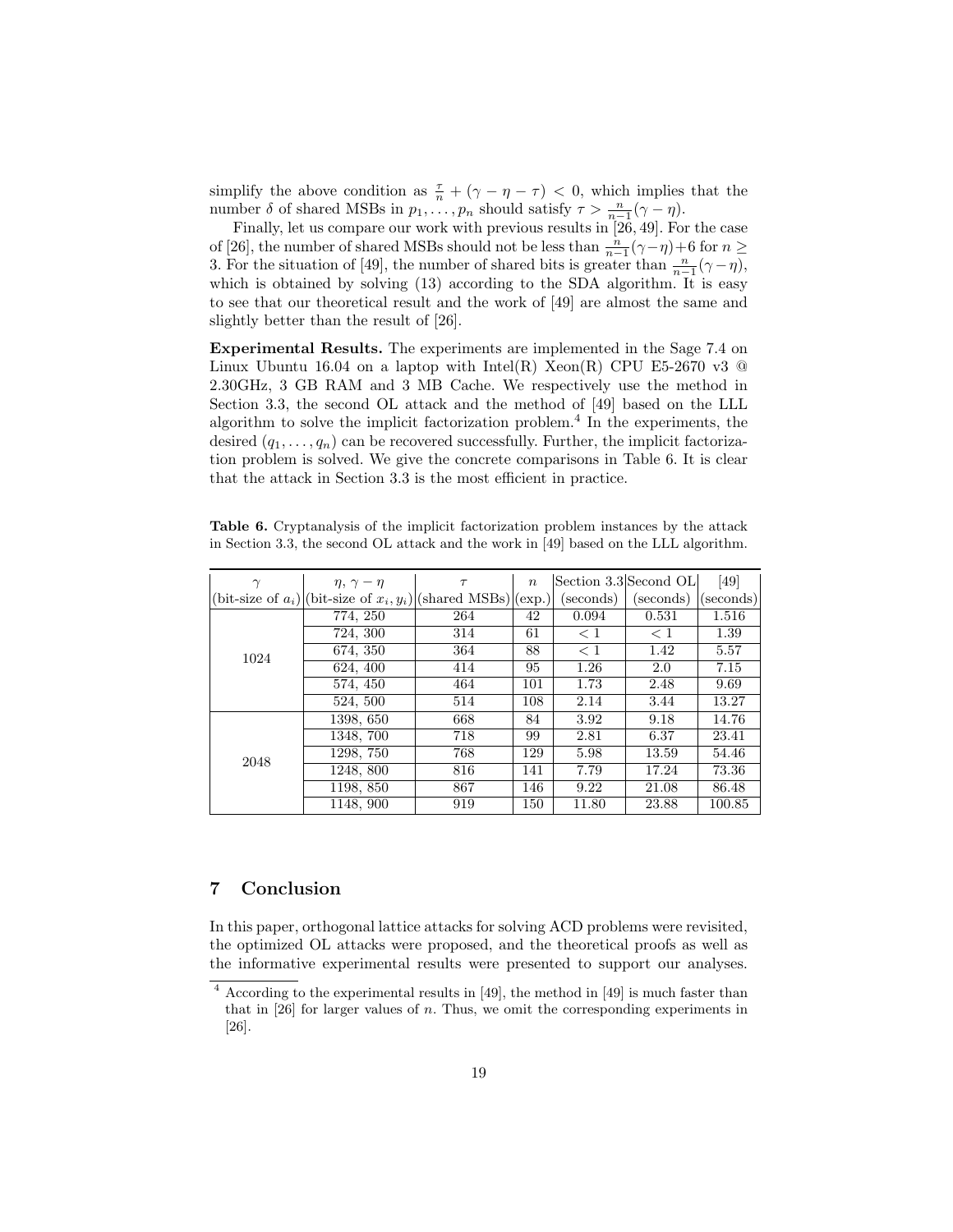Then, we used the optimized OL attacks and the existing methods to analyze the security estimates of some ACD problems from FHE schemes. Moreover, we also utilized these methods to solve the implicit factorization problem. In our optimized OL attack using the rounding operation, the entries of the involved lattice are reduced so that it becomes the fastest and the most efficient till date in practice.

# References

- 1. Martin R. Albrecht. On dual lattice attacks against small-secret LWE and parameter choices in helib and SEAL. In Advances in Cryptology - EUROCRYPT 2017 - 36th Annual International Conference on the Theory and Applications of Cryptographic Techniques, Paris, France, April 30 - May 4, 2017, Proceedings, Part II, pages 103–129, 2017.
- 2. Martin R. Albrecht, Florian Göpfert, Fernando Virdia, and Thomas Wunderer. Revisiting the expected cost of solving uSVP and applications to LWE. In Advances in Cryptology - ASIACRYPT 2017 - 23rd International Conference on the Theory and Applications of Cryptology and Information Security, Hong Kong, China, December 3-7, 2017, Proceedings, Part I, pages 297–322, 2017.
- 3. Martin R. Albrecht, Rachel Player, and Sam Scott. On the concrete hardness of learning with errors. J. Mathematical Cryptology, 9(3):169–203, 2015.
- 4. Jacob Alperin-Sheriff and Chris Peikert. Faster bootstrapping with polynomial error. In Juan A. Garay and Rosario Gennaro, editors, Advances in Cryptology – CRYPTO 2014, volume 8616 of Lecture Notes in Computer Science, pages 297–314. Springer Berlin Heidelberg, 2014.
- 5. Yoshinori Aono, Yuntao Wang, Takuya Hayashi, and Tsuyoshi Takagi. Improved progressive BKZ algorithms and their precise cost estimation by sharp simulator. In Proceedings of the 35th Annual International Conference on Advances in Cryp $tology - EUROCRYPT 2016 - Volume 9665$ , pages 789–819, New York, NY, USA, 2016. Springer-Verlag New York, Inc.
- 6. Anja Becker, L´eo Ducas, Nicolas Gama, and Thijs Laarhoven. New directions in nearest neighbor searching with applications to lattice sieving. In Proceedings of the Twenty-Seventh Annual ACM-SIAM Symposium on Discrete Algorithms, SODA 2016, Arlington, VA, USA, January 10-12, 2016, pages 10–24, 2016.
- 7. Daniel Benarroch, Zvika Brakerski, and Tancrède Lepoint. FHE over the integers: Decomposed and batched in the post-quantum regime. In *Public-Key Cryptogra*phy - PKC 2017 - 20th IACR International Conference on Practice and Theory in Public-Key Cryptography, Amsterdam, The Netherlands, March 28-31, 2017, Proceedings, Part II, pages 271–301, 2017.
- 8. Jingguo Bi, Jean-Sébastien Coron, Jean-Charles Faugère, Phong Q. Nguyen, Guénaël Renault, and Rina Zeitoun. Rounding and chaining LLL: finding faster small roots of univariate polynomial congruences. In Public-Key Cryptography -PKC 2014 - 17th International Conference on Practice and Theory in Public-Key Cryptography, Buenos Aires, Argentina, March 26-28, 2014. Proceedings, pages 185–202, 2014.
- 9. Zvika Brakerski. Fully homomorphic encryption without modulus switching from classical GapSVP. In Reihaneh Safavi-Naini and Ran Canetti, editors, Advances in  $Cryptology - CRYPTO 2012$ , volume 7417 of Lecture Notes in Computer Science, pages 868–886. Springer Berlin Heidelberg, 2012.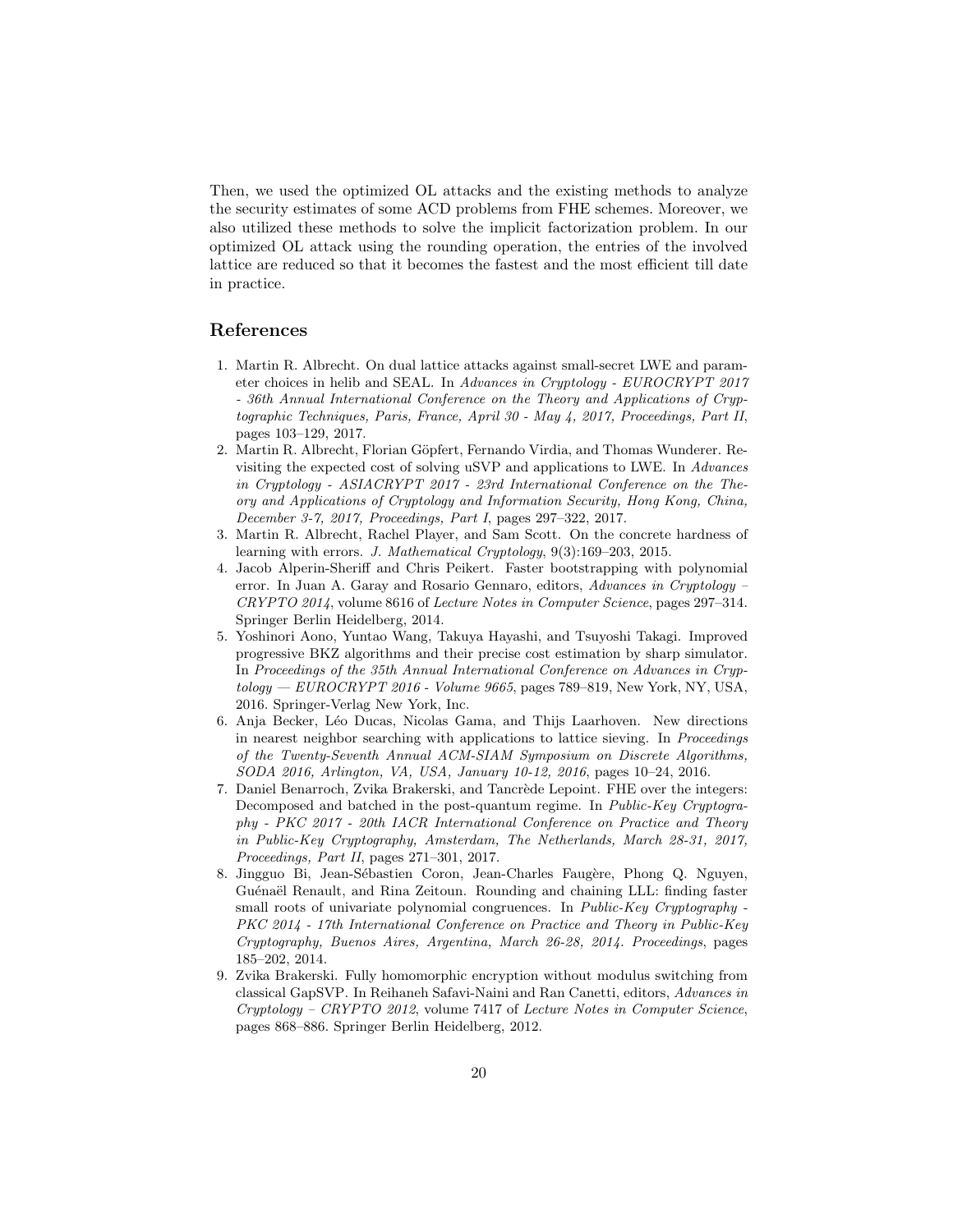- 10. Zvika Brakerski, Craig Gentry, and Shai Halevi. Packed ciphertexts in LWE-based homomorphic encryption. In Kaoru Kurosawa and Goichiro Hanaoka, editors, Public-Key Cryptography – PKC 2013, volume 7778 of Lecture Notes in Computer Science, pages 1–13. Springer Berlin Heidelberg, 2013.
- 11. Zvika Brakerski and Vinod Vaikuntanathan. Efficient fully homomorphic encryption from (standard) LWE. In Proceedings of the 2011 IEEE 52nd Annual Symposium on Foundations of Computer Science, FOCS '11, pages 97–106, Washington, DC, USA, 2011. IEEE Computer Society.
- 12. Zvika Brakerski and Vinod Vaikuntanathan. Fully homomorphic encryption from Ring-LWE and security for key dependent messages. In Phillip Rogaway, editor, Advances in Cryptology – CRYPTO 2011, volume 6841 of Lecture Notes in Computer Science, pages 505–524. Springer Berlin Heidelberg, 2011.
- 13. Zvika Brakerski and Vinod Vaikuntanathan. Lattice-based FHE as secure as PKE. In Proceedings of the 5th Conference on Innovations in Theoretical Computer Science, ITCS '14, pages 1–12, New York, NY, USA, 2014. ACM.
- 14. David Cadé, Xavier Pujol, , and Damien Stehlé. fplll, 4.0.4 edition, 2013.
- 15. Yuanmi Chen and Phong Q. Nguyen. BKZ 2.0: Better lattice security estimates. In Advances in Cryptology - ASIACRYPT 2011 - 17th International Conference on the Theory and Application of Cryptology and Information Security, Seoul, South Korea, December 4-8, 2011. Proceedings, pages 1–20, 2011.
- 16. Yuanmi Chen and Phong Q. Nguyen. Faster algorithms for approximate common divisors: Breaking fully-homomorphic-encryption challenges over the integers. In David Pointcheval and Thomas Johansson, editors, Advances in Cryptology – EUROCRYPT 2012, volume 7237 of Lecture Notes in Computer Science, pages 502–519. Springer Berlin Heidelberg, 2012.
- 17. JungHee Cheon, Jean-Sbastien Coron, Jinsu Kim, MoonSung Lee, Tancrde Lepoint, Mehdi Tibouchi, and Aaram Yun. Batch fully homomorphic encryption over the integers. In Thomas Johansson and Phong Q. Nguyen, editors, Advances in Cryptology – EUROCRYPT 2013, volume 7881 of Lecture Notes in Computer Science, pages 315–335. Springer Berlin Heidelberg, 2013.
- 18. JungHee Cheon and Damien Stehl´e. Fully homomorphic encryption over the integers revisited. In Elisabeth Oswald and Marc Fischlin, editors, Advances in Cryptology – EUROCRYPT 2015, volume 9056 of Lecture Notes in Computer Science, pages 513–536. Springer Berlin Heidelberg, 2015.
- 19. Henry Cohn and Nadia Heninger. Approximate common divisors via lattices. The Open Book Series, 1(1):271–293, 2013.
- 20. Henry Cohn and Nadia Heninger. Ideal forms of Coppersmith's theorem and Guruswami-Sudan list decoding. Adv. in Math. of Comm., 9(3):311–339, 2015.
- 21. Jean-Sébastien Coron, Tancrède Lepoint, and Mehdi Tibouchi. Practical multilinear maps over the integers. In Advances in Cryptology - CRYPTO 2013 - 33rd Annual Cryptology Conference, Santa Barbara, CA, USA, August 18-22, 2013. Proceedings, Part I, pages 476–493, 2013.
- 22. Jean-Sébastien Coron, Tancrède Lepoint, and Mehdi Tibouchi. New multilinear maps over the integers. In Advances in Cryptology - CRYPTO 2015 - 35th Annual Cryptology Conference, Santa Barbara, CA, USA, August 16-20, 2015, Proceedings, Part I, pages 267–286, 2015.
- 23. Jean-Sbastien Coron, Tancrde Lepoint, and Mehdi Tibouchi. Scale-invariant fully homomorphic encryption over the integers. In Hugo Krawczyk, editor, Public-Key  $Cryptography - PKC 2014$ , volume 8383 of *Lecture Notes in Computer Science*, pages 311–328. Springer Berlin Heidelberg, 2014.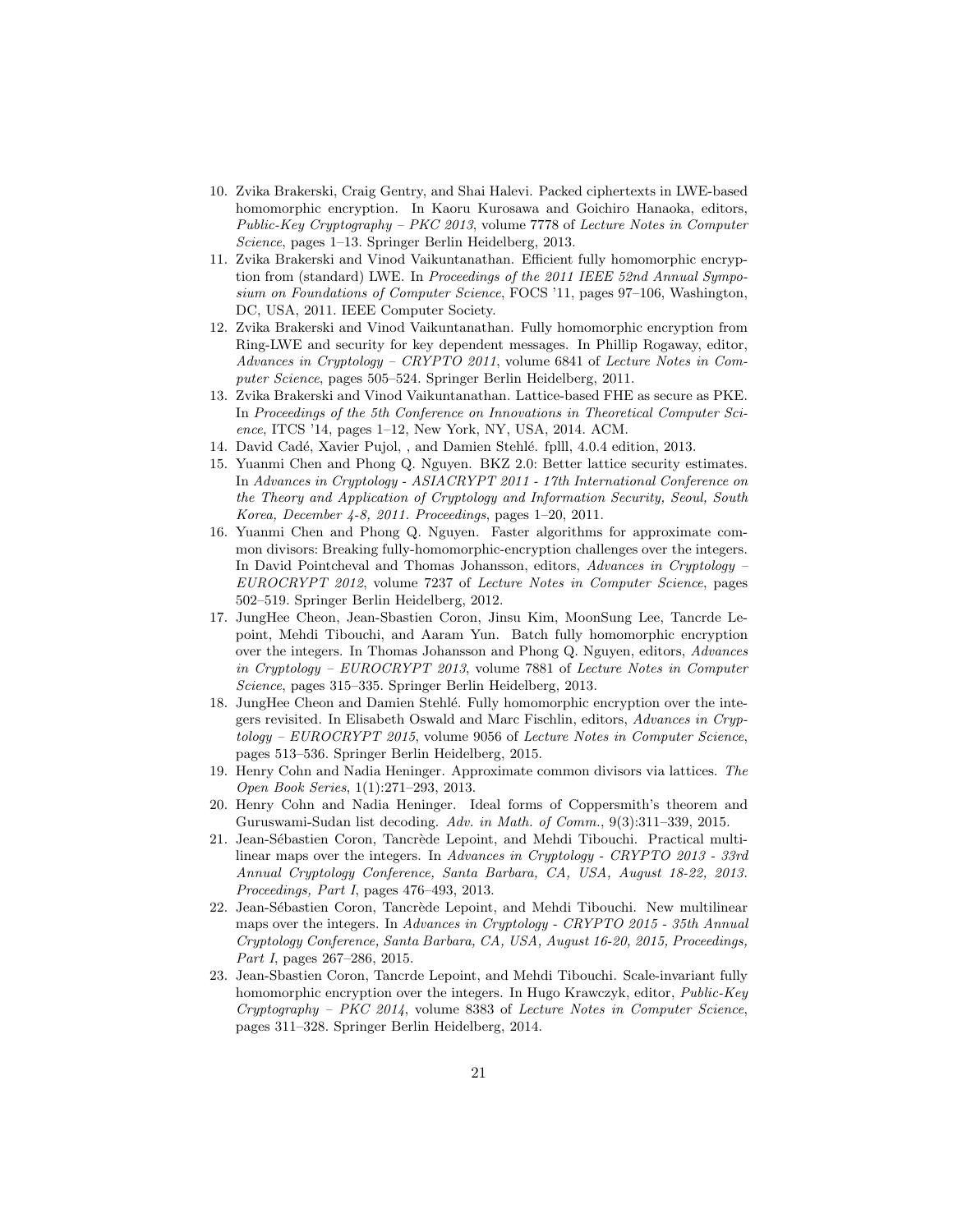- 24. Jean-Sbastien Coron, Avradip Mandal, David Naccache, and Mehdi Tibouchi. Fully homomorphic encryption over the integers with shorter public keys. In Phillip Rogaway, editor, Advances in Cryptology – CRYPTO 2011, volume 6841 of Lecture Notes in Computer Science, pages 487–504. Springer Berlin Heidelberg, 2011.
- 25. Jean-Sbastien Coron, David Naccache, and Mehdi Tibouchi. Public key compression and modulus switching for fully homomorphic encryption over the integers. In David Pointcheval and Thomas Johansson, editors, Advances in Cryptology – EUROCRYPT 2012, volume 7237 of Lecture Notes in Computer Science, pages 446–464. Springer Berlin Heidelberg, 2012.
- 26. Jean-Charles Faugère, Raphaël Marinier, and Guénaël Renault. Implicit factoring with shared most significant and middle bits. In Proceedings of the 13th International Conference on Practice and Theory in Public Key Cryptography, PKC'10, pages 70–87, Berlin, Heidelberg, 2010. Springer-Verlag.
- 27. Steven D Galbraith, Shishay W Gebregiyorgis, and Sean D Murphy. Algorithms for the approximate common divisor problem. In Proceedings of Twelfth Algorithmic Number Theory Symposium (ANTS-XII), 2016.
- 28. Nicolas Gama and Phong Q. Nguyen. Predicting lattice reduction. In Advances in Cryptology - EUROCRYPT 2008, 27th Annual International Conference on the Theory and Applications of Cryptographic Techniques, Istanbul, Turkey, April 13- 17, 2008. Proceedings, pages 31–51, 2008.
- 29. Craig Gentry. Fully homomorphic encryption using ideal lattices. In Proceedings of the Forty-first Annual ACM Symposium on Theory of Computing, STOC '09, pages 169–178, New York, NY, USA, 2009. ACM.
- 30. Craig Gentry and Shai Halevi. Implementing Gentry's fully-homomorphic encryption scheme. In KennethG. Paterson, editor, Advances in Cryptology – EURO-CRYPT 2011, volume 6632 of Lecture Notes in Computer Science, pages 129–148. Springer Berlin Heidelberg, 2011.
- 31. Craig Gentry, Shai Halevi, and Nigel P. Smart. Fully homomorphic encryption with polylog overhead. In David Pointcheval and Thomas Johansson, editors, Advances in Cryptology C EUROCRYPT 2012, volume 7237 of Lecture Notes in Computer Science, pages 465–482. Springer Berlin Heidelberg, 2012.
- 32. Craig Gentry, Shai Halevi, and Nigel P. Smart. Homomorphic evaluation of the AES circuit. In Reihaneh Safavi-Naini and Ran Canetti, editors, Advances in  $Cryptology - CRYPTO 2012$ , volume 7417 of Lecture Notes in Computer Science, pages 850–867. Springer Berlin Heidelberg, 2012.
- 33. Craig Gentry, Amit Sahai, and Brent Waters. Homomorphic encryption from learning with errors: Conceptually-simpler, asymptotically-faster, attribute-based. In Ran Canetti and Juan A. Garay, editors, Advances in Cryptology – CRYPTO 2013, volume 8042 of Lecture Notes in Computer Science, pages 75–92. Springer Berlin Heidelberg, 2013.
- 34. Guillaume Hanrot, Xavier Pujol, and Damien Stehlé. Analyzing blockwise lattice algorithms using dynamical systems. In Advances in Cryptology - CRYPTO 2011 - 31st Annual Cryptology Conference, Santa Barbara, CA, USA, August 14-18, 2011. Proceedings, pages 447–464, 2011.
- 35. Nick Howgrave-Graham. Approximate integer common divisors. In JosephH. Silverman, editor, Cryptography and Lattices, volume 2146 of Lecture Notes in Computer Science, pages 51–66. Springer Berlin Heidelberg, 2001.
- 36. Ding Jintai and Tao Chengdong. A new algorithm for solving the general approximate common divisors problem and cryptanalysis of the FHE based on the GACD problem. Cryptology ePrint Archive, Report 2014/042, 2014. http: //eprint.iacr.org/.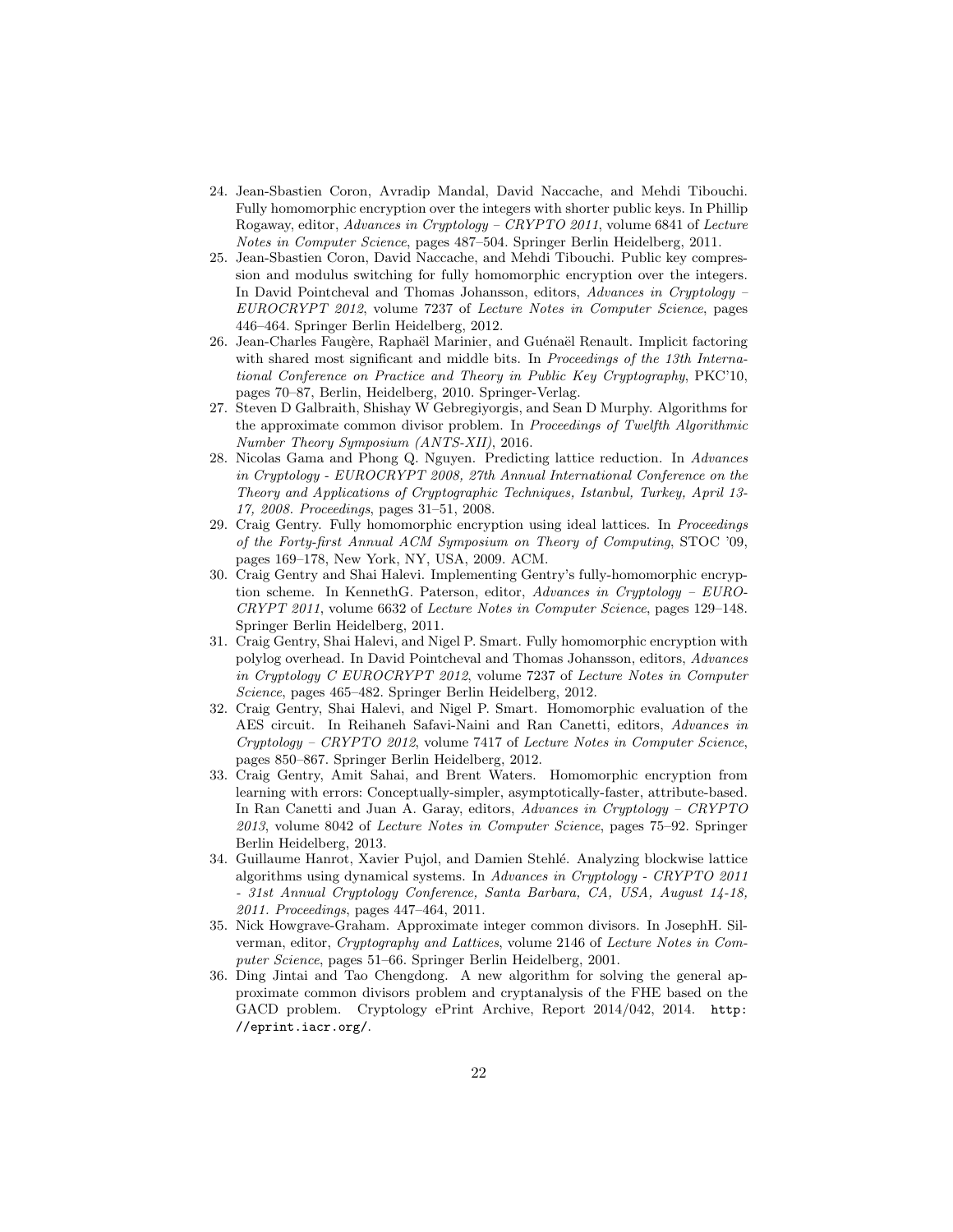- 37. Eunkyung Kim and Mehdi Tibouchi. FHE over the integers and modular arithmetic circuits. In Cryptology and Network Security - 15th International Conference, CANS 2016, Milan, Italy, November 14-16, 2016, Proceedings, pages 435–450, 2016.
- 38. Thijs Laarhoven. Sieving for shortest vectors in lattices using angular localitysensitive hashing. In Advances in Cryptology - CRYPTO 2015 - 35th Annual Cryptology Conference, Santa Barbara, CA, USA, August 16-20, 2015, Proceedings, Part I, pages 3-22, 2015.
- 39. J. C. Lagarias. The computational complexity of simultaneous Diophantine approximation problems. SIAM J. Comput., 14(1):196–209, 1985.
- 40. Arjen Klaas Lenstra, Hendrik Willem Lenstra, and László Lovász. Factoring polynomials with rational coefficients. Mathematische Annalen, 261(4):515–534, 1982.
- 41. Tancrède Lepoint. Design and Implementation of Lattice-Based Cryptography. Theses, Ecole Normale Supérieure de Paris - ENS Paris, June 2014.
- 42. Alexander May and Maike Ritzenhofen. Public Key Cryptography PKC 2009: 12th International Conference on Practice and Theory in Public Key Cryptography, Irvine, CA, USA, March 18-20, 2009. Proceedings, chapter Implicit Factoring: On Polynomial Time Factoring Given Only an Implicit Hint, pages 1–14. Springer Berlin Heidelberg, Berlin, Heidelberg, 2009.
- 43. Phong Q. Nguyen and Jacques Stern. Merkle-Hellman revisited: A cryptanalysis of the Qu-Vanstone cryptosystem based on group factorizations. In Advances in Cryptology - CRYPTO '97, 17th Annual International Cryptology Conference, Santa Barbara, California, USA, August 17-21, 1997, Proceedings, pages 198–212, 1997.
- 44. Phong Q. Nguyen and Brigitte Vallée, editors. The LLL Algorithm Survey and Applications. Information Security and Cryptography. Springer, 2010.
- 45. Andrew Novocin, Damien Stehl´e, and Gilles Villard. An LLL-reduction algorithm with quasi-linear time complexity: extended abstract. In Proceedings of the 43rd ACM Symposium on Theory of Computing, STOC 2011, San Jose, CA, USA, 6-8 June 2011, pages 403–412, 2011.
- 46. Andrew Novocin, Damien Stehlé, and Gilles Villard. An LLL-reduction algorithm with quasi-linear time complexity: Extended abstract. In Proceedings of the Fortythird Annual ACM Symposium on Theory of Computing, STOC '11, pages 403–412, New York, NY, USA, 2011. ACM.
- 47. Koji Nuida and Kaoru Kurosawa. (batch) fully homomorphic encryption over integers for non-binary message spaces. In Advances in Cryptology - EUROCRYPT 2015 - 34th Annual International Conference on the Theory and Applications of Cryptographic Techniques, Sofia, Bulgaria, April 26-30, 2015, Proceedings, Part I, pages 537–555, 2015.
- 48. Oded Regev. On lattices, learning with errors, random linear codes, and cryptography. In Proceedings of the Thirty-seventh Annual ACM Symposium on Theory of Computing, STOC '05, pages 84–93, New York, NY, USA, 2005. ACM.
- 49. S. Sarkar and S. Maitra. Approximate integer common divisor problem relates to implicit factorization. IEEE Transactions on Information Theory, 57(6):4002– 4013, June 2011.
- 50. Claus-Peter Schnorr. Lattice reduction by random sampling and birthday methods. In STACS 2003, 20th Annual Symposium on Theoretical Aspects of Computer Science, Berlin, Germany, February 27 - March 1, 2003, Proceedings, pages 145–156, 2003.
- 51. Claus-Peter Schnorr and M. Euchner. Lattice basis reduction: Improved practical algorithms and solving subset sum problems. Math. Program., 66:181–199, 1994.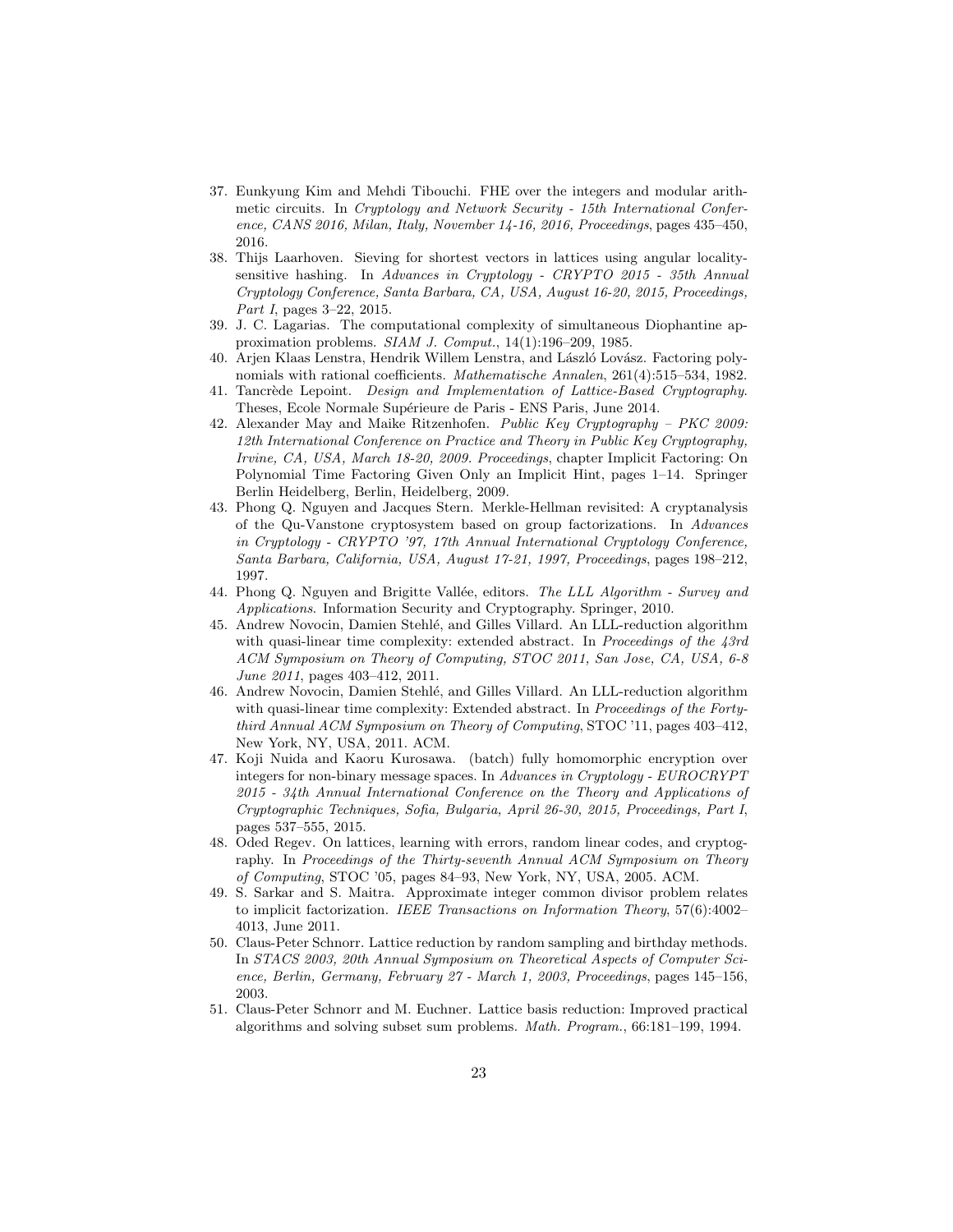- 52. Claus-Peter Schnorr and Horst Helmut Hörner. Attacking the Chor-Rivest cryptosystem by improved lattice reduction. In Advances in Cryptology - EUROCRYPT '95, International Conference on the Theory and Application of Cryptographic Techniques, Saint-Malo, France, May 21-25, 1995, Proceeding, pages 1–12, 1995.
- 53. N.P. Smart and F. Vercauteren. Fully homomorphic encryption with relatively small key and ciphertext sizes. In Phong Q. Nguyen and David Pointcheval, editors, Public Key Cryptography – PKC 2010, volume 6056 of Lecture Notes in Computer Science, pages 420–443. Springer Berlin Heidelberg, 2010.
- 54. Damien Stehl´e and Ron Steinfeld. Faster fully homomorphic encryption. In Masayuki Abe, editor, Advances in Cryptology - ASIACRYPT 2010, volume 6477 of Lecture Notes in Computer Science, pages 377–394. Springer Berlin Heidelberg, 2010.
- 55. Atsushi Takayasu and Noboru Kunihiro. Better lattice constructions for solving multivariate linear equations modulo unknown divisors. In Colin Boyd and Leonie Simpson, editors, Information Security and Privacy, volume 7959 of Lecture Notes in Computer Science, pages 118–135. Springer Berlin Heidelberg, 2013.
- 56. Marten van Dijk, Craig Gentry, Shai Halevi, and Vinod Vaikuntanathan. Fully homomorphic encryption over the integers. In Henri Gilbert, editor, Advances in Cryptology – EUROCRYPT 2010, volume 6110 of Lecture Notes in Computer Science, pages 24–43. Springer Berlin Heidelberg, 2010.
- 57. Chen Yuanmi. Réduction de réseau et sécurité concrète du chiffrement complètement homomorphe. Ph.d theses, Paris 7, June 2013.

## A Analysis on the function  $g(n)$

According to  $g(n) = n \left( \frac{\sqrt{n}}{n-1} \right)$  $\frac{\sqrt{n}}{n-1}$   $\left(n+1\right)^{\frac{1}{2n}}$ , we have

$$
\frac{g(n)}{\sqrt{n}} = \sqrt{n} \left( \frac{\sqrt{n}}{n-1} \right)^{\frac{n-1}{n}} (n+1)^{\frac{1}{2n}} = \frac{n}{n-1} \cdot (n-1)^{\frac{1}{n}} \left( \frac{n+1}{n} \right)^{\frac{1}{2n}}.
$$

For any fixed  $n \geq 2$ , we have  $(n-1)^{\frac{1}{n}} > 1$  and  $\left(\frac{n+1}{n}\right)^{\frac{1}{2n}} > 1$ . Hence, we get  $\frac{g(n)}{\sqrt{n}} > 1$ . Furthermore, since  $\lim_{n \to +\infty} (n-1)^{\frac{1}{n}} = 1$  and  $\lim_{n \to +\infty} (\frac{n+1}{n})^{\frac{1}{2n}} = 1$ ,  $\sqrt{n}$  we obtain  $\lim_{n\to+\infty} g(n)/\sqrt{n} = 1$ .

# B Optimization of the Third OL Attack

We first consider a generalized lattice  $\mathcal{L}_3(\alpha)$ . Without loss of generality, assume  $a_n = \max\{a_1, \ldots, a_n\}$  and  $0 < \alpha \le a_n$ . Then we give the following lemma.

**Lemma 3.** Given a vector  $\mathbf{v} = (\alpha u_1, \dots, \alpha u_{n-1}, \sum_{i=1}^n u_i a_i)$  in  $\mathcal{L}_3(\alpha)$ , then

$$
|\sum_{i=1}^{n} u_i q_i| \le \frac{\alpha + 2^{\rho} \sqrt{n^2 + 2n}}{\alpha} \cdot \frac{\|\mathbf{v}\|}{2^{\eta - 1}}.
$$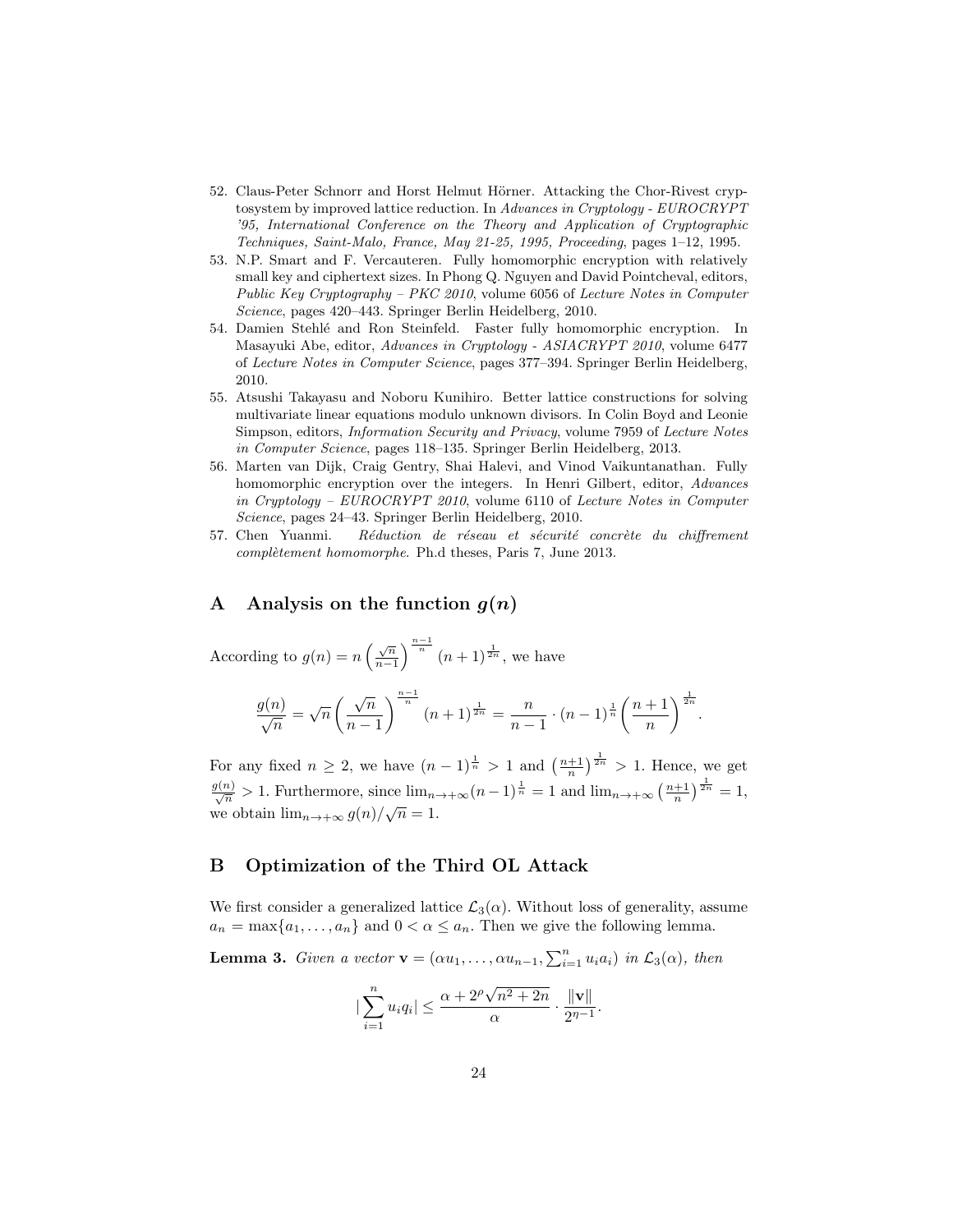*Proof.* Let  $\mathbf{u} = (u_1, \ldots, u_n)$ ,  $\mathbf{r} = (r_1, \ldots, r_n)$  and  $v_n = \sum_{i=1}^n u_i a_i$ . Similar to the analysis of Lemma 1, we can also get (2), i.e.

$$
2^{\eta-1} \cdot |\sum_{i=1}^n u_i q_i| \le |v_n| + \sqrt{n} 2^{\rho} \cdot ||\mathbf{u}||.
$$

Then let us bound  $|v_n|$  and  $||\mathbf{u}||$ . Obviously  $|v_n| \le ||\mathbf{v}||$  and  $\sqrt{u_1^2 + \cdots + u_{n-1}^2} \le$  $\|\mathbf{v}\|/\alpha$ . From  $v_n = \sum_{i=1}^n u_i a_i$ , we have  $u_n = (v_n - u_1 a_1 - \cdots - u_{n-1} a_{n-1})/a_n$ . Then we get

$$
|u_n| = \left| \frac{v_n \cdot 1 - (\alpha u_1) \cdot \frac{a_1}{\alpha} - \dots - (\alpha u_{n-1}) \cdot \frac{a_n - 1}{\alpha}}{a_n} \right|
$$
  
\n
$$
\leq \frac{\sqrt{1^2 + (\frac{a_1}{\alpha})^2 + \dots + (\frac{a_{n-1}}{\alpha})^2}}{a_n} \cdot \sqrt{v_n^2 + (\alpha u_1)^2 + \dots + (\alpha u_{n-1})^2}
$$
  
\n(According to the Cauchy - Schwartz inequality)  
\n
$$
= \sqrt{(\frac{1}{a_n})^2 + \frac{(\frac{a_1}{a_n})^2}{\alpha^2} + \dots + \frac{(\frac{a_{n-1}}{\alpha})^2}{\alpha^2}} \cdot ||\mathbf{v}||
$$
  
\n
$$
\leq \frac{\sqrt{n}}{\alpha} ||\mathbf{v}||. \text{ (Since } 0 < \alpha \leq a_n = \max\{a_1, \dots, a_n\})
$$

From the above inequality and  $\sqrt{u_1^2 + \cdots + u_{n-1}^2} \le ||\mathbf{v}||/\alpha$ , we deduce  $||\mathbf{u}|| =$  $\sqrt{(u_1^2 + \cdots + u_{n-1}^2) + u_n^2} \leq \frac{\sqrt{n+1}}{\alpha} ||\mathbf{v}||$ . Plugging these two bounds of  $|v_n|$  and  $\|\mathbf{u}\|$  into (2), we obtain

$$
\left|\sum_{i=1}^n u_i q_i\right| \le \frac{\alpha + 2^{\rho}\sqrt{n^2 + n}}{\alpha} \cdot \frac{\|\mathbf{v}\|}{2^{\eta-1}}.
$$

Based on Lemma 3, we present the following result.

**Corollary 2.** Let  $\mathbf{v}_i = (\alpha u_{i1}, \dots, \alpha u_{i,n-1}, \sum_{j=1}^n u_{ij} a_j)$  be the *i*-th reduced basis vector of  $\mathcal{L}_3(\alpha)$  where  $1 \leq i \leq n$ . From the GSA, we have

$$
|\sum_{j=1}^{n} u_{ij} q_j| \le \sqrt{i+3} \cdot \frac{\alpha + 2^{\rho} \sqrt{n^2 + n}}{\alpha^{\frac{1}{n}}} \delta_0^n 2^{\frac{\gamma}{n} - \eta}.
$$
 (14)

Further, by choosing  $\alpha = \frac{\sqrt{n^2+n}}{n-1} 2^{\rho}$ , we obtain an asymptotic and optimized bound

$$
|\sum_{j=1}^{n} u_{ij} q_j| \le \sqrt{i+3} \cdot n \delta_0^n 2^{\frac{\gamma-\rho}{n} - (\eta-\rho)}.
$$
 (15)

Proof. Under the GSA, we have

$$
\|\mathbf{v}_i\| \leq \frac{\sqrt{i+3}}{2} \delta_0^n \left(\det \mathcal{L}_3(\alpha)\right)^{\frac{1}{n}} \leq \frac{\sqrt{i+3}}{2} \delta_0^n 2^{\frac{\gamma}{n}} \alpha^{1-\frac{1}{n}}.
$$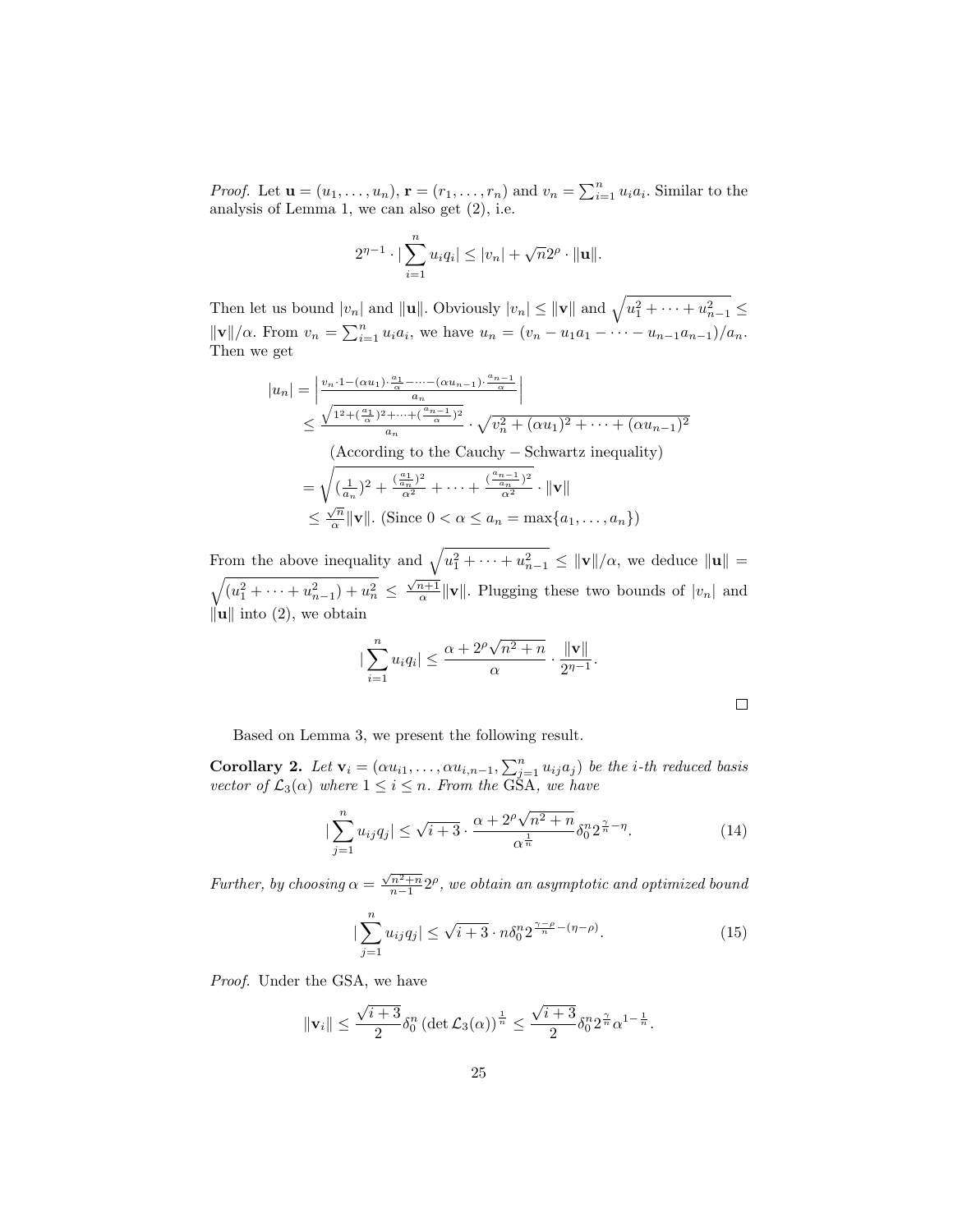According to Lemma 3, we can directly deduce the bound  $(14)$ . Then, let us minimize the right side of (14) by taking  $\alpha = \frac{\sqrt{n^2+n}}{n-1} 2^{\rho}$  and get  $\left| \sum_{j=1}^{n} u_{ij} q_j \right|$  <  $\sqrt{i+3} \cdot t(n) \delta_0^n 2^{\frac{\gamma-\rho}{n}-(\eta-\rho)}$  where  $t(n) = n \left(\frac{\sqrt{n^2+n}}{n-1}\right)^{1-\frac{1}{n}}$ . Since  $t(n) \sim n$ , we get (15).  $\Box$ 

Finally, we present the following theorem.

**Theorem 5.** Let  $\mathbf{v}_i = (\alpha u_{i1}, \dots, \alpha u_{i,n-1}, \sum_{j=1}^n u_{ij}a_j)$  be the *i*-th reduced basis vector of  $\mathcal{L}_3(\alpha)$ . Take the optimized  $\alpha = \frac{\sqrt{n^2+n}}{n-1}2^{\rho}$ . From the GSA, we find out  $u_{i1}q_1 + \cdots + u_{in}q_n = 0$  under the condition

$$
\frac{\gamma-\rho}{n} - (\eta-\rho) + n\log \delta_0 + \log \left(n\sqrt{i+3}\right) < 0.
$$

# C Analysis on det  $U = \pm 1$  and  $d = \pm 1$

Here we only analyze the case of lattice  $\mathcal{L}_2(\alpha)$ , since that of  $\hat{\mathcal{L}}_2(\alpha)$  is similar. Let  $\mathbf{U} = (u_{ij})_{n \times n}$ . We rewrite the system of equation

$$
\begin{cases} u_{1,1}q_1 + \dots + u_{1,n}q_n = 0 \\ \dots \\ u_{n-1,1}q_1 + \dots + u_{n-1,n}q_n = 0 \\ u_{n,1}q_1 + \dots + u_{n,n}q_n = d \end{cases}
$$

as

$$
\mathbf{U} \cdot (q_1, \dots, q_n)^T = (0, \dots, 0, d)^T. \tag{16}
$$

Noting that  $\mathbf{M}(\alpha)$  is a basis matrix on  $\mathcal{L}_2(\alpha)$  and  $\mathbf{U} \cdot \mathbf{M}(\alpha)$  is the reduced basis matrix on  $\mathcal{L}_2(\alpha)$ . Hence, **U** is an unimodular matrix, i.e., **U** is an integer matrix and det  $U = \pm 1$ .

Further, the inverse matrix  $U^{-1}$  is also an unimodular matrix. Left multiply  $U^{-1}$  to both sides of (16) and get  $(q_1, ..., q_n)^T = U^{-1} \cdot (0, ..., 0, d)^T$ . Let  $(w_{1n}, \ldots, w_{nn})^T$  be the *n*-th column vector of  $\mathbf{U}^{-1}$ , we can deduce

$$
(q_1,\ldots,q_n)=d\cdot(w_{1n},\ldots,w_{nn}),
$$

which implies that d is a common divisor of  $q_1, \dots, q_n$ . Since integers  $q_1, \dots, q_n$  $q_n$  are randomly chosen from  $[0, 2^{\gamma}/p)$ , then  $gcd(q_1, \ldots, q_n) = 1$  holds with the asymptotic probability  $1/\zeta(n)$ , where  $\zeta(n) = \sum_{k=1}^{\infty} 1/k^n$  is the Euler-Riemann zeta function. In other words, it is very likely to be true that  $d = \pm 1$ .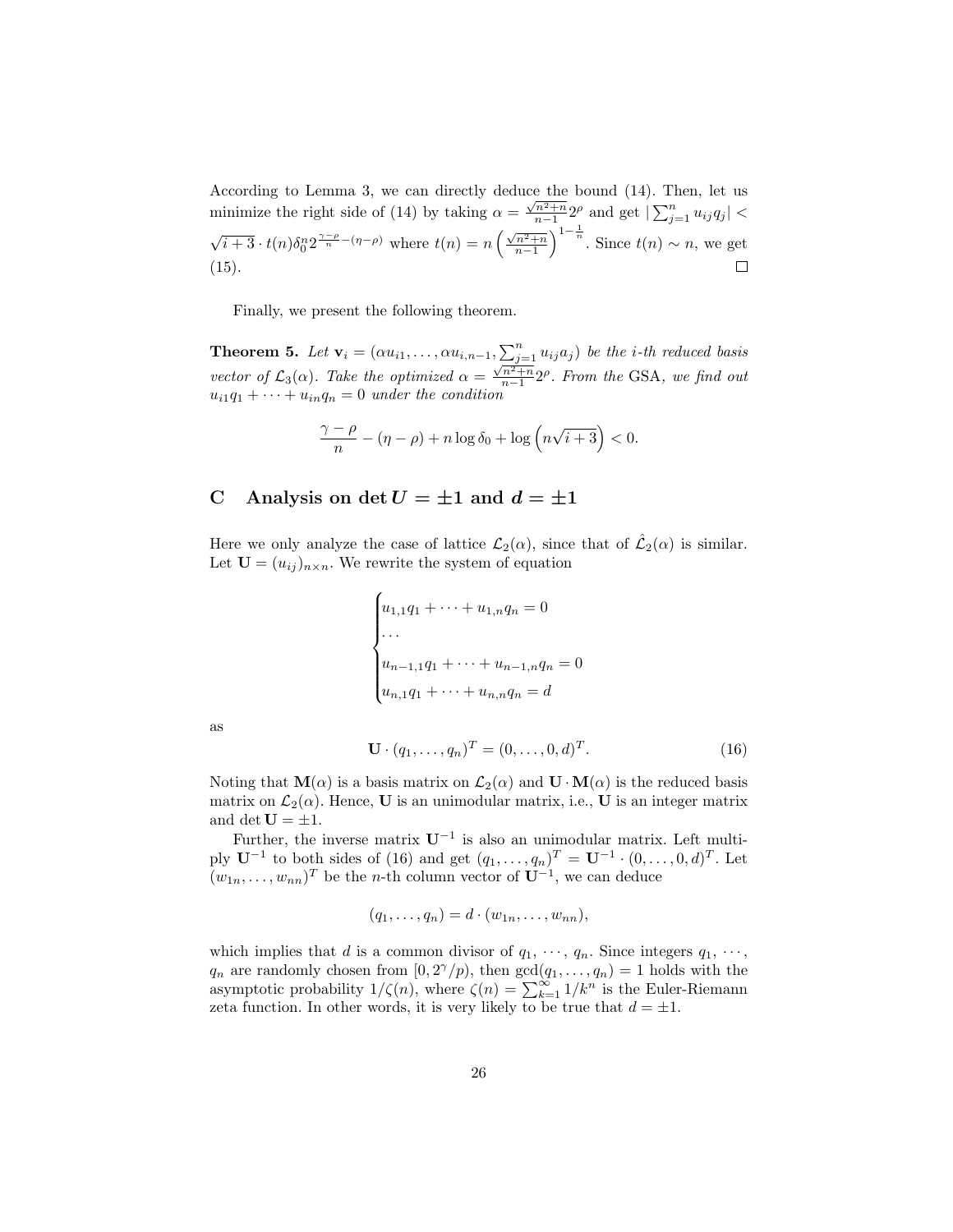## D Comparison of Known OL Attacks

We first give work conditions that depend on the root-Hermite factor  $\delta_0$  for existing OL attacks. Then we present the corresponding comparison.

The First OL Attack. We have the following result and proof.

**Theorem 6.** Let  $(\alpha \sum_{j=1}^n u_{ij}a_j, u_{i1}, \ldots, u_{in})$  be the *i*-th reduced basis vector of  $\mathcal{L}_1(\alpha)$  where  $\alpha$  is some sufficiently large integer. Based on the GSA, we obtain  $\sum_{j=1}^{n} u_{ij} r_j = 0$  for  $i = 1, \ldots, n-1$  under the condition

$$
\frac{\gamma}{n-1} - (\eta - \rho) + (n-1)\log \delta_0 + \log \sqrt{n^2 + 2n} < 0. \tag{17}
$$

*Proof.* Let  $\mathcal{L}^{\perp}$  be the lattice orthogonal to  $(a_1, \ldots, a_n)$ . According to [43, Theorem 4, when  $\alpha$  is sufficiently large,  $(u_{i1}, \ldots, u_{in})$  is the reduced basis vector of  $\mathcal{L}^{\perp}$  for  $i = 1, ..., n - 1$ . Hence, we have  $\sum_{j=1}^{n} u_{ij} a_j = 0$ . From  $a_j = pq_j + r_j$ for all  $1 \leq j \leq n$ , we have  $\sum_{j=1}^n u_{ij}a_j = p \sum_{j=1}^n u_{ij}a_j + \sum_{j=1}^n u_{ij}r_j$ . Hence, we get  $\sum_{j=1}^n u_{ij} r_j = 0$  mod p. The goal is to generate  $\sum_{j=1}^n u_{ij} r_j = 0$  for all  $1 \leq i \leq n-1$ .

Let  $\mathbf{u}_i = (u_{i1}, \dots, u_{in})$  and  $\mathbf{r} = (r_1, \dots, r_n)$ . Clearly,  $\|\mathbf{r}\| < \sqrt{n}2^{\rho}$ . According to the Cauchy-Schwartz inequality, we have  $|\sum_{j=1}^{n} u_{ij} r_j| \le ||\mathbf{u}_i|| \cdot ||\mathbf{r}|| \le \sqrt{n} 2^{\rho} ||\mathbf{u}_i||$ . Since  $\sum_{j=1}^{n} u_{ij} r_j = 0$  mod p and  $p \ge 2^{\eta-1}$ , we deduce  $\sum_{j=1}^{n} u_{ij} r_j = 0$ under the condition  $\|\mathbf{u}_i\| < \frac{2^{\eta-\rho-1}}{\sqrt{n}}$ .

Note that  $\mathbf{u}_i$  is the *i*-th reduced basis vector of  $\mathcal{L}^{\perp}$ . Based on dim  $\mathcal{L}^{\perp} = n - 1$ and det  $\mathcal{L}^{\perp} \leq \sqrt{a_1^2 + \cdots + a_n^2} < \sqrt{n}2^{\gamma}$ , we have  $||\mathbf{u}_i|| \leq \frac{\sqrt{i+3}}{2} \cdot \delta_0^{n-1} n^{\frac{1}{2(n-1)}} 2^{\frac{\gamma}{n-1}}$ <br>under the GSA. Hence, in order to get  $\sum_{j=1}^n u_{ij} r_j = 0$  for all  $1 \leq i \leq n-1$ , we expect  $\frac{\sqrt{n+2}}{2} \cdot \delta_0^{n-1} n^{\frac{1}{2(n-1)}} 2^{\frac{\gamma}{n-1}} < \frac{2^{\gamma-\rho-1}}{\sqrt{n}}$ . Rearranging this expression, we get  $\frac{\gamma}{n-1} - (\eta - \rho) + (n-1) \log \delta_0 + \log h(n) < 0$ , where  $h(n) = (n^2 + 2n)^{\frac{1}{2}} n^{\frac{1}{2(n-1)}}$ . Since  $h(n) \sim (n^2 + 2n)^{\frac{1}{2}}$ , we have the simplified condition  $\frac{\gamma}{n-1} - (\eta - \rho) + (n - \rho)$ 1)  $\log \delta_0 + \log \sqrt{n^2 + 2n} < 0$ .

 $\Box$ 

The Second OL Attack. In fact, the involved lattice is  $\mathcal{L}_2(2^{\rho})$ , which is a particular case of  $\mathcal{L}_2(\alpha)$  appeared in Section 3.2. Plugging  $\alpha = 2^{\rho}$  into the condition (3) and rearranging it, we get that  $n-1$  linear independent vectors orthogonal to  $(q_1, \ldots, q_n)$  approximately under the condition (7), i.e.

$$
\frac{\gamma - \rho}{n} - (\eta - \rho) + n \log \delta_0 + \log \sqrt{n^2 + 2n} \le 0.
$$

It implies that the second OL attack is almost same as the optimized situation. In other words, the second OL attack and the OL attack in Section 3.2 have similar performances.

The Third OL Attack. It is clear that the involved lattice in the third OL attack is  $\mathcal{L}_3(1)$ , which is a concrete case of  $\mathcal{L}_3(\alpha)$  given in Remark 1 and Appendix